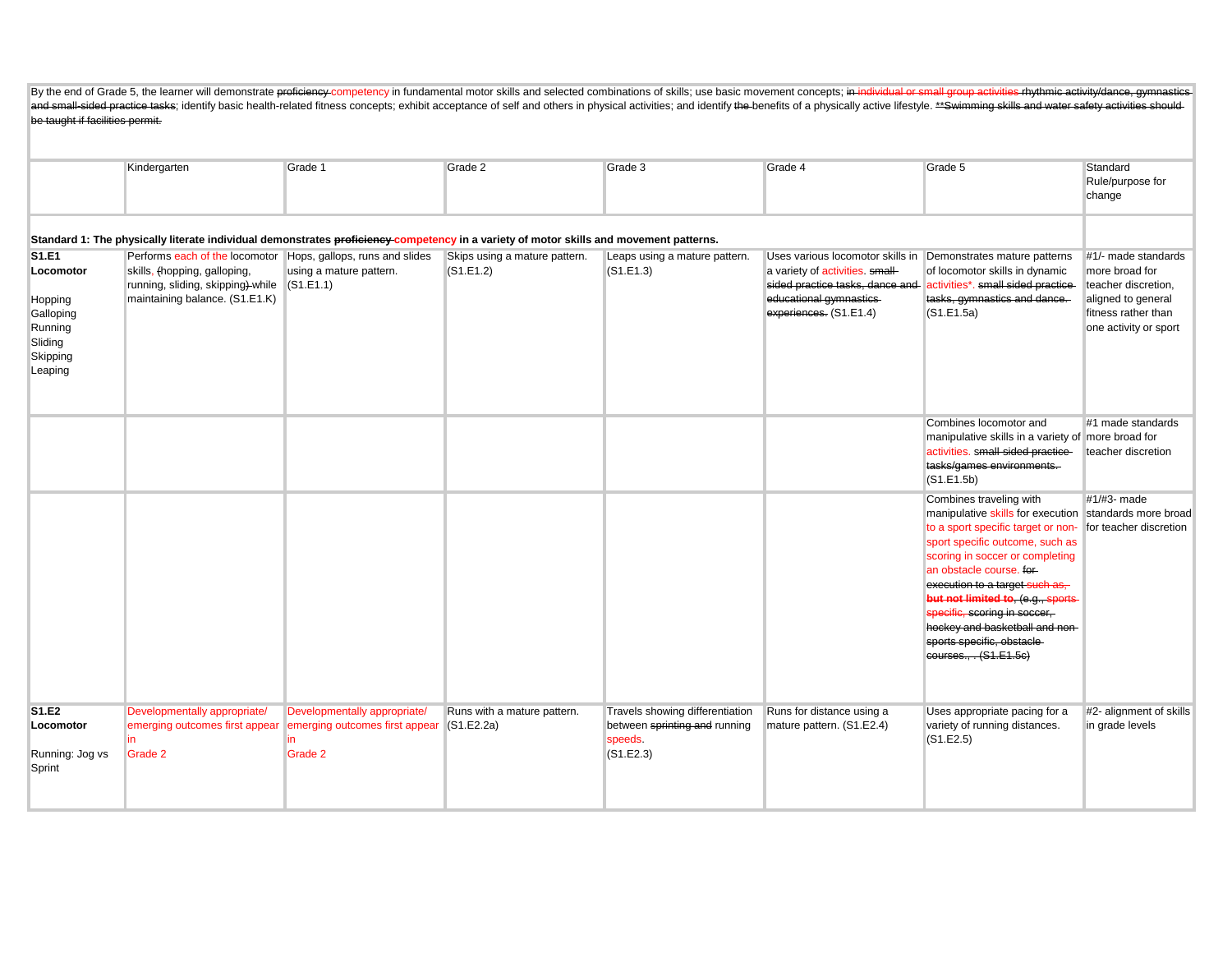|                                                                         | Kindergarten                                                                                                                            | Grade 1                                                                                                                              | Grade 2                                                                                                                                                                                                                                                                                                                      | Grade 3                                                                                               | Grade 4                                                                                                                                               | Grade 5                                                                                                                                                                                                                | Standard<br>Rule/purpose for<br>change                                                     |
|-------------------------------------------------------------------------|-----------------------------------------------------------------------------------------------------------------------------------------|--------------------------------------------------------------------------------------------------------------------------------------|------------------------------------------------------------------------------------------------------------------------------------------------------------------------------------------------------------------------------------------------------------------------------------------------------------------------------|-------------------------------------------------------------------------------------------------------|-------------------------------------------------------------------------------------------------------------------------------------------------------|------------------------------------------------------------------------------------------------------------------------------------------------------------------------------------------------------------------------|--------------------------------------------------------------------------------------------|
|                                                                         |                                                                                                                                         |                                                                                                                                      | Travels showing differentiation<br>between jogging and sprinting.<br>(S1.E2.2b)                                                                                                                                                                                                                                              |                                                                                                       |                                                                                                                                                       |                                                                                                                                                                                                                        |                                                                                            |
| S1.E3<br>Locomotor<br>Jumping and<br>Landing:<br>Horizontal<br>vertical | Performs jumping/landing<br>actions with balance. (S1.E3.K)                                                                             | Demonstrates two of the five<br>landing in a horizontal and<br>vertical plane using two-foot<br>take-offs and landings.<br>(S1.E3.1) | Demonstrates four of the five<br>critical elements for jumping and critical elements for jumping and horizontal and vertical planes<br>landing in a horizontal and<br>vertical plane using a variety of<br>one- and two-foot take-offs and<br>landings. Two feet must be used<br>in either take-off or landing.<br>(S1.E3.2) | Jumps and lands in the<br>using a mature pattern.<br>(S1.E3.3)                                        | Adjusts Uses spring and-step-<br>takeoffs and landings to specific<br>activities. specific to gymnastics. manipulative skills. in dance,<br>(S1.E3.4) | Combines jumping and landing<br>patterns with locomotors and<br>gymnastics and small-sided-<br>practice tasks/games-<br>environments. (S1.E3.5)                                                                        | #1/#3- combined<br>vertical and horizontal<br>outcomes                                     |
| <b>S1.E4</b><br>Locomotor<br>Jumping and<br>Landing:<br>Vertical        |                                                                                                                                         | Demonstrates two of the five-<br>landing in a vertical plane.<br>(S1.E4.1)                                                           | Demonstrates four of the five<br>critical elements for jumping and critical elements for jumping and<br>landing in a vertical plane.<br>(S1.E4.2)                                                                                                                                                                            |                                                                                                       |                                                                                                                                                       |                                                                                                                                                                                                                        | Combined with #3                                                                           |
| S1.E5<br>Locomotor<br>Rhythmic<br>Activity/Dance                        | Performs locomotor skills in<br>response to teacher-led creative locomotor skills in a teacher<br>rhythmic activity/dance.<br>(S1.E5.K) | Combines locomotor and non-<br>designed rhythmic<br>activity/dance. (S1.E5.1)                                                        | Performs a teacher-or student<br>designed rhythmic activity/dance developmentally appropriate<br>with correct response to simple<br>rhythms. (S1.E5.2)                                                                                                                                                                       | Performs teacher selected and<br>rhythmic activity/dance steps<br>and movement patterns.<br>(S1.E5.3) | Combines locomotor movement<br>patterns and dance steps to<br>create and perform an original<br>rhythmic activity/dance.<br>(S1.E5.4)                 | Combines-locomotor skills with-<br>correct rhythm and movement<br>patterns to perform cultural<br>relevant activities as well as-<br>creative dances (self and group)<br>with correct rhythm and pattern.<br>(S1.E5.5) | #1- change in skill;<br>dance is included in<br>rhythmic activity but<br>not the other way |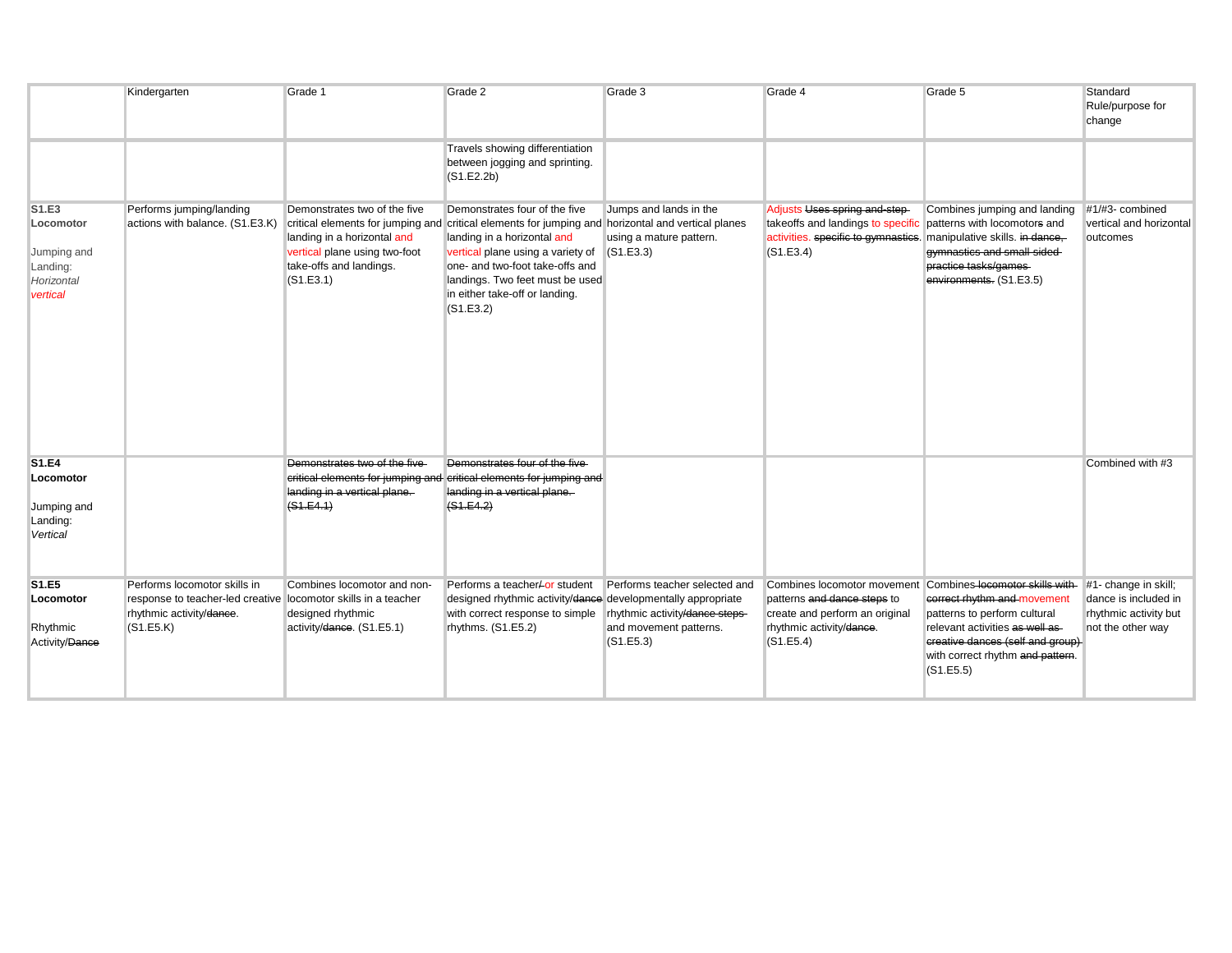|                                                                                                  | Kindergarten                                                                      | Grade 1                                                                                                                | Grade 2                                                                                                                  | Grade 3                                                                                                                             | Grade 4                                                                                                                                                                                                                    | Grade 5                                                                                                                                                                                                                                                                                   | Standard<br>Rule/purpose for<br>change                                                                      |
|--------------------------------------------------------------------------------------------------|-----------------------------------------------------------------------------------|------------------------------------------------------------------------------------------------------------------------|--------------------------------------------------------------------------------------------------------------------------|-------------------------------------------------------------------------------------------------------------------------------------|----------------------------------------------------------------------------------------------------------------------------------------------------------------------------------------------------------------------------|-------------------------------------------------------------------------------------------------------------------------------------------------------------------------------------------------------------------------------------------------------------------------------------------|-------------------------------------------------------------------------------------------------------------|
| S1.E6<br>Locomotor<br>Combinations                                                               | Developmentally appropriate/<br>emerging outcomes first appear<br>Grade 3         | Developmentally appropriate/<br>emerging outcomes first appear<br>Grade 3                                              | Developmentally appropriate/<br>emerging outcomes first appea<br>Grade 3                                                 | Performs a sequence of<br>locomotor skills, transitioning<br>from one skill to another<br>smoothly/without hesitation.<br>(S1.E6.3) | Combines traveling with a<br>variety of manipulative skills. of-<br>dribbling, throwing, catching and speeds and directions in<br>striking in teacher-and/or-<br>student designed small sided-<br>practice tasks.(S1.E6.4) | Applies skill.<br><b>Combines Varies traveling</b><br>combination with manipulative<br>skills to achieve a specific<br>outcome. of dribbling, throwing,<br>catching and striking in teacher-<br>and/or student-designed small-<br>sided practice tasks at various-<br>speeds. $(S1.E6.5)$ | #1 Identifies/adds key<br>knowledge and skills<br>students should<br>demonstrate by the<br>end of the year. |
| <b>S1.E7</b><br>Non-locomotor*<br>(Stability)<br>Balance                                         | Maintains momentary stillness<br>on different bases of support.<br>(S1.E7.Ka)     | Maintains stillness on different<br>bases of support with different<br>body shapes. (S1.E7.1)                          | Balances on different bases of<br>support, combining levels and<br>shapes. (S1.E7.2a)                                    | Balances on different bases of<br>support, demonstrating muscle<br>tension and extensions of free<br>body parts. (S1.E7.3)          | Balances on different bases of<br>support on apparatus*,<br>demonstrating levels and<br>shapes.(S1.E7.4)                                                                                                                   | Combines balance and<br>transferring weight in a<br>movement gymnastics-<br>sequence or dance with a<br>partner. (S1.E7.5)                                                                                                                                                                | #1 Identifies/adds key<br>knowledge and skills<br>students should<br>demonstrate by the<br>end of the year. |
| <b>S1.E7</b><br>Non-locomotor*<br>(Stability)<br>Balance                                         | Forms wide, narrow, curled and<br>twisted body shapes. (S1.E7.Kb)                 |                                                                                                                        | Balances in an inverted position<br>with stillness and supportive<br>base. (S1.E7.2b)                                    |                                                                                                                                     |                                                                                                                                                                                                                            |                                                                                                                                                                                                                                                                                           |                                                                                                             |
| S1.E8<br>Non-locomotor*<br>(Stability)<br><b>Weight Transfer</b>                                 | Developmentally appropriate/<br>emerging outcomes first appear<br>in Grade 1      | Transfers weight from one body<br>part to another in self space in-<br>dance and gymnastics<br>environments. (S1.E8.1) | Transfers weight from feet to<br>different body parts/bases of<br>support for balances and/or<br>travel. (S1.E8.2)       | Transfers weight from feet to<br>hands for momentary weight<br>support. (S1.E8.3)                                                   | Transfers weight from feet to<br>hands varying speed and using<br>large extensions (e.g., such as,<br>mule kick, handstand, or<br>cartwheel). (S1.E8.4)                                                                    | Transfers weight and maintains #1- added skill and #3<br>balance with a partner.<br>Transfers weight in gymnastics consistency.<br>and dance environments.<br>(S1.E8.5)                                                                                                                   | clarify language for                                                                                        |
| S1.E9<br>Non-locomotor*<br>(Stability)<br>Weight<br>Transfer by<br>Rolling                       | Rolls sideways in a narrow body Rolls with either a narrow or<br>shape. (S1.E9.K) | curled body shape. (S1.E9.1)                                                                                           | Rolls in different directions with<br>either a narrow or curled body<br>shape and regains vertical<br>posture. (S1.E9.2) | Applies skills.                                                                                                                     | Applies skills.                                                                                                                                                                                                            | Applies skills.                                                                                                                                                                                                                                                                           | No changes                                                                                                  |
| S1.E10<br>Non-locomotor*<br>(Stability)<br>Curling and<br>Stretching;<br>Twisting and<br>Bending | Contrasts the actions of curling<br>and stretching. (S1.E10.K)                    | Demonstrates twisting, curling,<br>bending and stretching actions.<br>(S1.E10.1)                                       | Differentiates among twisting,<br>curling, bending and stretching<br>actions. (S1.E10.2)                                 | Moves into and out of<br>gymnastics balances with<br>curling, twisting and stretching<br>actions. (S1.E10.3)                        | Moves into and out of balances<br>on apparatus <sup>*</sup> with curling,<br>twisting and stretching actions.<br>(S1.E10.4)                                                                                                | Performs curling, twisting and<br>stretching actions with correct<br>application in various activities.<br>dance, gymnastics and small-<br>sided practice tasks in game-<br>environments. (S1.E10.5)                                                                                      | #1 clarifies skills                                                                                         |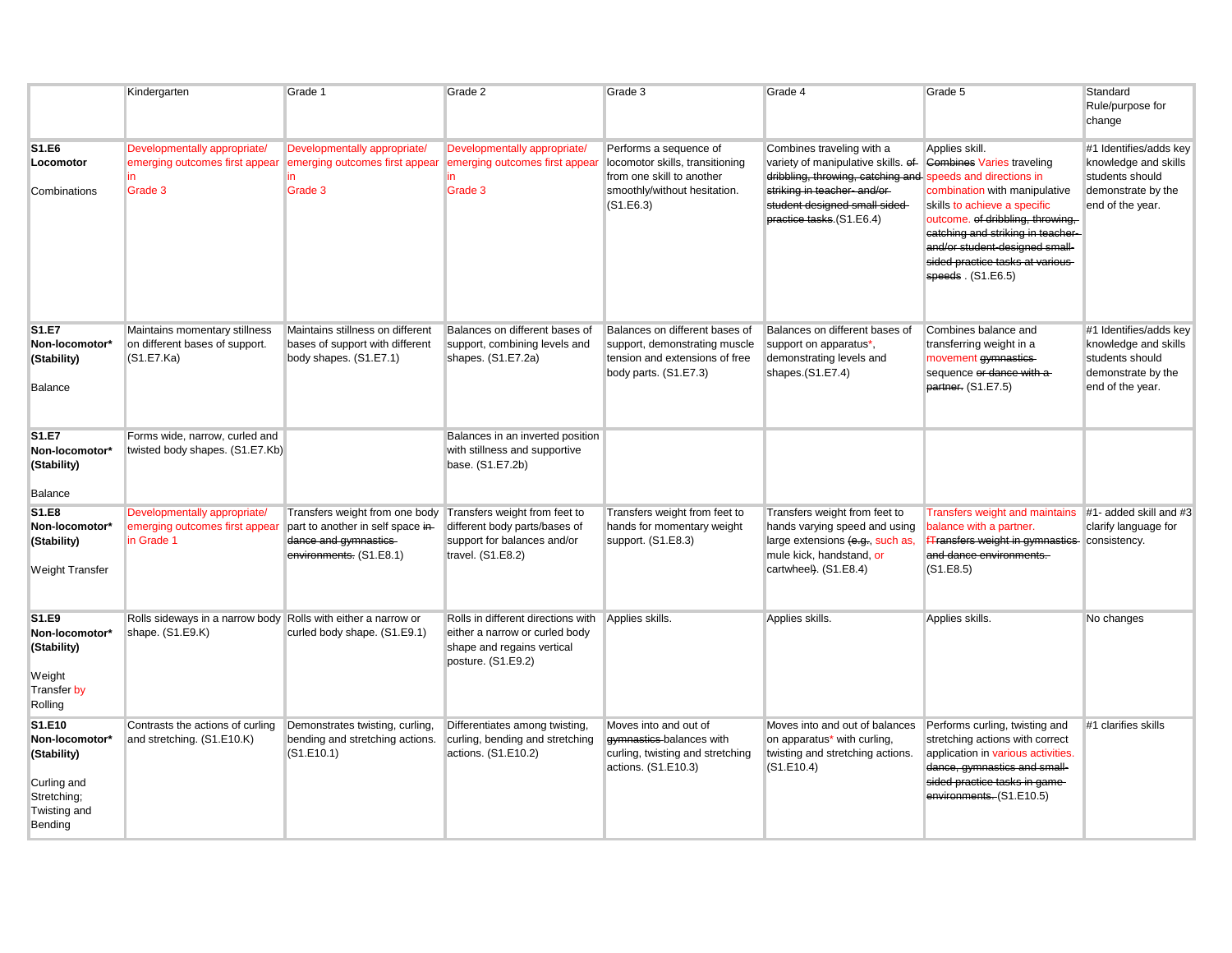|                                                                          | Kindergarten                                                                 | Grade 1                                                                               | Grade 2                                                                                                   | Grade 3                                                                                                                                      | Grade 4                                                                                                                                                                                                             | Grade 5                                                                                                                                                                                   | Standard<br>Rule/purpose for<br>change                                                                      |
|--------------------------------------------------------------------------|------------------------------------------------------------------------------|---------------------------------------------------------------------------------------|-----------------------------------------------------------------------------------------------------------|----------------------------------------------------------------------------------------------------------------------------------------------|---------------------------------------------------------------------------------------------------------------------------------------------------------------------------------------------------------------------|-------------------------------------------------------------------------------------------------------------------------------------------------------------------------------------------|-------------------------------------------------------------------------------------------------------------|
| S1.E11<br>Non-locomotor<br>Combinations                                  | Developmentally appropriate/<br>emerging outcomes first appear<br>in Grade 2 | Developmentally appropriate/<br>emerging outcomes first appear<br>in Grade 2          | Combines balances and<br>transfers into a three-part<br>sequence (e.g., dance,<br>gymnastics). (S1.E11.2) | Combines locomotor skills and<br>movement concepts (levels,<br>shapes, extensions, pathways,<br>force, time, flow) to create a<br>(S1.E11.3) | Combines locomotor and<br>movement concepts (levels,<br>shapes, extensions, pathways,<br>force, time, flow) to create and-<br>sequence, and perform a dance. perform a dance-sequence with<br>a partner. (S1.E11.4) | Combines locomotor skills and<br>movement concepts (levels,<br>shapes, extensions, pathways,<br>force, time, flow) to create and-<br>perform a dance sequence-with<br>a group. (S1.E11.5) | #1 Identifies/adds key<br>knowledge and skills<br>students should<br>demonstrate by the<br>end of the year. |
| S1.E12<br>Non-locomotor<br><b>Balance and</b><br><b>Weight Transfers</b> | Developmentally appropriate/<br>emerging outcomes first appear<br>in Grade 3 | Developmentally appropriate/<br>emerging outcomes first appear<br>in Grade 3          | Developmentally appropriate/<br>emerging outcomes first appear<br>in Grade 3                              | Combines balance and weight<br>transfers with movement<br>concepts to create and perform movement sequence with and                          | Combines traveling with balance Combines actions, balances and No changes<br>and weight transfers to create a<br>a movement pattern. (S1.E12.3) without equipment or apparatus.<br>(S1.E12.4)                       | weight transfers to create a<br>movement sequence with a<br>partner on equipment or<br>apparatus. (S1.E12.5)                                                                              |                                                                                                             |
| S1.E13<br><b>Manipulative</b><br><b>Underhand Throw</b>                  | Throws underhand with opposite Throws underhand,<br>foot forward. (S1.E13.K) | demonstrating two of the five<br>critical elements of a mature<br>pattern. (S1.E13.1) | Throws underhand using a<br>mature pattern. (S1.E13.2)                                                    | Throws underhand to a partner<br>or target with reasonable<br>accuracy. (S1.E13.3)                                                           | Applies skill.<br>Throws underhand to a partner<br>or target with reasonable force<br>and accuracy. (S1.E13.4)                                                                                                      | Throws (underhand and<br>everhand) using a mature<br>pattern in non-dynamic<br>environments, with different<br>sizes and types of objects.<br>(S1.E13.5a)                                 | #1 Identifies/adds key<br>knowledge and skills<br>students should<br>demonstrate by the<br>end of the year. |
|                                                                          |                                                                              |                                                                                       |                                                                                                           |                                                                                                                                              |                                                                                                                                                                                                                     | Throws (both-underhand and-<br>everhand) to a large target with<br>accuracy. (S1.E13.5b)                                                                                                  |                                                                                                             |
| S1.E14<br>Manipulative                                                   | Developmentally appropriate/<br>emerging outcomes first appear               | Developmentally appropriate/<br>emerging outcomes first appear                        | Throws overhand demonstrating Throws overhand,<br>two of the five critical elements                       | demonstrating three of the five                                                                                                              | Throws overhand using a<br>mature pattern in nondynamic                                                                                                                                                             | Applies skills.<br>Throws overhand using a                                                                                                                                                | Separated overhand<br>and underhand                                                                         |
| <b>Overhand Throw</b>                                                    | in Grade 2                                                                   | in Grade 2                                                                            | of a mature pattern. (S1.E14.2)                                                                           | critical elements of a mature<br>pattern, in nondynamic<br>environments, for distance<br>and/or force. (S1.E14.3)                            | environments. (S1.E14.4a)                                                                                                                                                                                           | mature pattern in non-dynamic<br>environments, with different<br>sizes and types of objects.<br>(S1.E14.5a)                                                                               | throwing to align to<br>outcome                                                                             |
|                                                                          |                                                                              |                                                                                       |                                                                                                           |                                                                                                                                              | Throws overhand to a partner or Throws overhand to a large<br>at a target with accuracy at a<br>reasonable distance.<br>(S1.E14.4b)                                                                                 | target with accuracy.<br>(S1.E14.5b)                                                                                                                                                      | #2- Added in standard<br>for consistency                                                                    |
| S1.E15<br>Manipulative<br>Passing With<br>Hands to a moving<br>target    | Developmentally appropriate/<br>emerging outcomes first appear<br>in Grade 4 | Developmentally appropriate/<br>emerging outcomes first appear<br>in Grade 4          | Developmentally appropriate/<br>emerging outcomes first appear<br>in Grade 4                              | Developmentally appropriate/<br>emerging outcomes first appear<br>in Grade 4                                                                 | Throws to a moving partner with Throws with accuracy, both<br>reasonable accuracy in a non-<br>dynamic environment.<br>(S1.E15.4)                                                                                   | partners moving. (S1.E15.5a)                                                                                                                                                              | #1 Identifies/adds key<br>knowledge and skills<br>students should<br>demonstrate by the<br>end of the year. |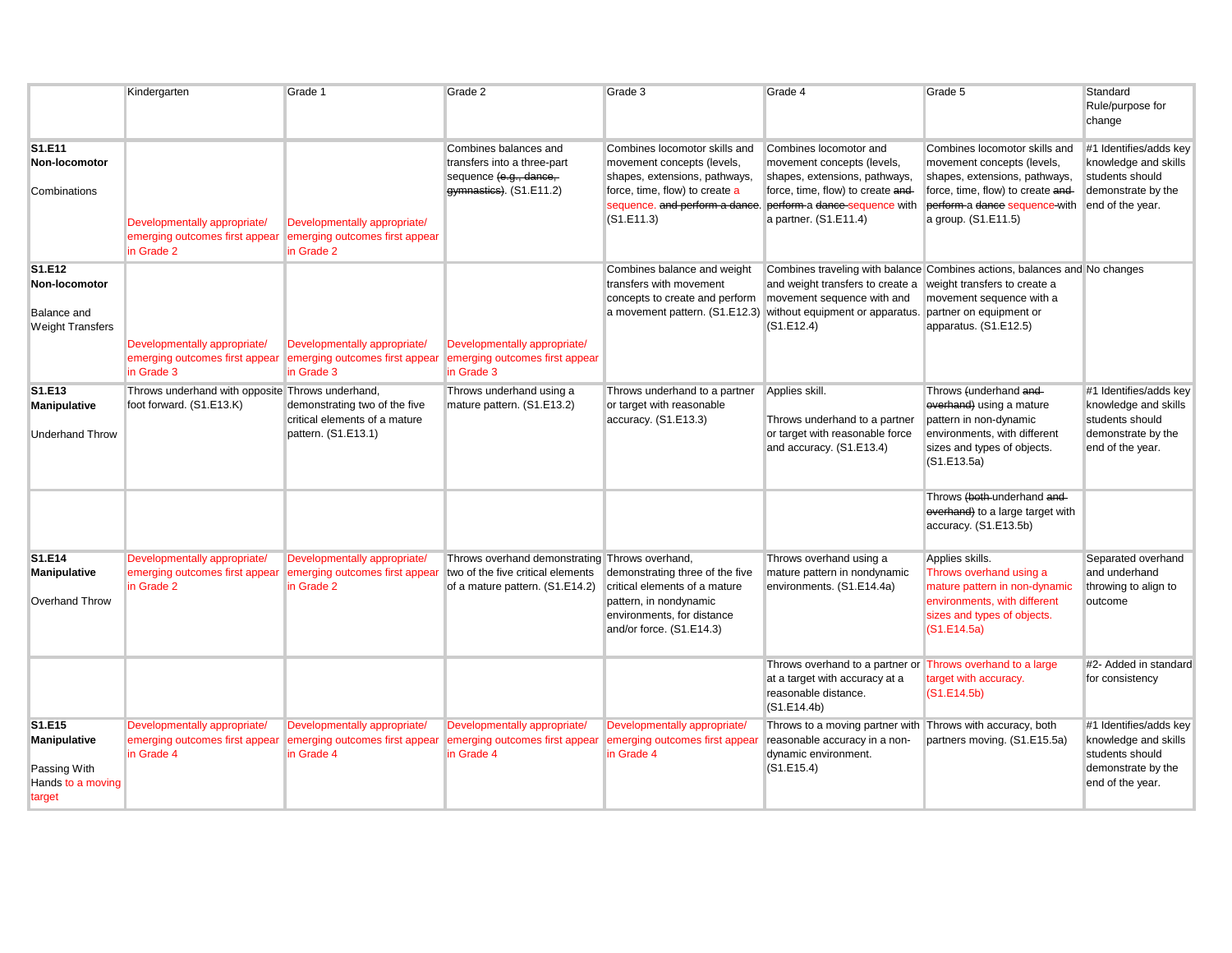|                                                                             | Kindergarten                                                                                                                                    | Grade 1                                                                                                                            | Grade 2                                                                                                                                                                                                                                                                                              | Grade 3                                                                                                                                                                                                                                                                     | Grade 4                                                                                                                                                                        | Grade 5                                                                                                                                                                                                                          | Standard<br>Rule/purpose for<br>change                                                                      |
|-----------------------------------------------------------------------------|-------------------------------------------------------------------------------------------------------------------------------------------------|------------------------------------------------------------------------------------------------------------------------------------|------------------------------------------------------------------------------------------------------------------------------------------------------------------------------------------------------------------------------------------------------------------------------------------------------|-----------------------------------------------------------------------------------------------------------------------------------------------------------------------------------------------------------------------------------------------------------------------------|--------------------------------------------------------------------------------------------------------------------------------------------------------------------------------|----------------------------------------------------------------------------------------------------------------------------------------------------------------------------------------------------------------------------------|-------------------------------------------------------------------------------------------------------------|
|                                                                             |                                                                                                                                                 |                                                                                                                                    |                                                                                                                                                                                                                                                                                                      |                                                                                                                                                                                                                                                                             |                                                                                                                                                                                | Throws with reasonable<br>accuracy in dynamic activities,<br>small sided practice tasks.<br>(S1.E15.5b)                                                                                                                          | #3- clear up language                                                                                       |
| S1.E16<br><b>Manipulative</b><br>Catching                                   | Drops a ball and catches* it<br>before it bounces twice.<br>(S1.E16.Ka)                                                                         | Catches* a soft object from a<br>self toss before it bounces.<br>(S1.E16.1a)                                                       | Catches a self tossed or well-<br>thrown large ball with hands, not sized ball from a partner,<br>trapping or cradling against the<br>body. (S1.E16.2)<br>Catches a gently tossed hand-<br>sized ball from a partner,<br>demonstrating four of the five<br>critical elements of a mature<br>pattern. | Catches a gently tossed hand-<br>demonstrating four of the five-<br>critical elements of a mature-<br>pattern. (S1.E16.3)<br>Catches a thrown ball above the<br>head, at chest/waist level and<br>below the waist using a mature<br>pattern in a nondynamic<br>environment. | head, at chest/waist level and<br>below the waist using a mature<br>pattern in a nondynamic<br>environment. (S1.E16.4)                                                         | Catches a thrown ball above the Catches a batted ball above the moved standards<br>head, at chest/waist level and<br>along the ground using a mature levels and added in<br>pattern in a non-dynamic<br>environment. (S1.E16.5a) | down to earlier grade<br>dynamic catcher.                                                                   |
|                                                                             | Catches a large ball tossed by a Catches various sizes of balls<br>skilled thrower. (S1.E16.Kb)<br>K and 1 catch includes<br>cradling/trapping. | self tossed/tossed by a skilled<br>thrower. (S1.E16.1b)<br>*K and 1 catch includes<br>cradling/trapping.                           |                                                                                                                                                                                                                                                                                                      |                                                                                                                                                                                                                                                                             |                                                                                                                                                                                | Catches with reasonable<br>accuracy in one-on-one practice<br>tasks. (S1.E16.5b)                                                                                                                                                 |                                                                                                             |
|                                                                             |                                                                                                                                                 |                                                                                                                                    |                                                                                                                                                                                                                                                                                                      |                                                                                                                                                                                                                                                                             |                                                                                                                                                                                | Catches with consistent control #3- Clarifies language<br>with both partners moving in<br>dynamic activities small-sided-<br>practice tasks. (S1.E16.5c)                                                                         |                                                                                                             |
| S1.E17<br><b>Manipulative</b><br>Dribbling/Ball<br>Control With<br>Hands    | Dribbles a ball with one hand,<br>attempting the second contact.<br>(S1.E17.K)                                                                  | Dribbles continuously in self-<br>space using two of the five<br>critical elements for dribbling.<br>the dominant hand. (S1.E17.1) | Dribbles in self space with<br>dominant hand demonstrating a space at slow to moderate<br>mature pattern. (S1.E17.2a)                                                                                                                                                                                | Dribbles and travels in general<br>jogging speed with control of<br>ball and body. (S1.E17.3)                                                                                                                                                                               | Dribbles in self space with both<br>the dominant and the<br>nondominant hand using a<br>mature pattern. (S1.E17.4a)                                                            | Combines hand dribbling with<br>other skills while during-moving.<br>(S1.E17.5)                                                                                                                                                  | #1- skill specific.<br>adding in critical<br>elements                                                       |
|                                                                             |                                                                                                                                                 |                                                                                                                                    | Dribbles using the dominant<br>hand while walking in general<br>space. (S1.E17.2b)                                                                                                                                                                                                                   |                                                                                                                                                                                                                                                                             | Dribbles in general space with<br>control of ball and body while<br>increasing and decreasing<br>speed. (S1.E17.4b)                                                            |                                                                                                                                                                                                                                  |                                                                                                             |
| S1.E18<br><b>Manipulative</b><br>Dribbling/Ball<br><b>Control With Feet</b> | Taps a ball using the inside of<br>the foot, sending it forward.<br>(S1.E18.K)                                                                  | Taps/dribbles a ball using the<br>inside of the foot while walking<br>in general space. (S1.E18.1)                                 | space with control of ball and<br>body. (S1.E18.2)                                                                                                                                                                                                                                                   | Dribbles with the feet in general Dribbles with the feet in general<br>space at slow to moderate<br>jogging speed with control of<br>ball and body. (S1.E18.3)                                                                                                              | Dribbles with the feet while<br>changing speed and/or direction<br>in general space with control of<br>ball and body. while increasing-<br>and decreasing speed.<br>(S1.E18.4) | Combines foot dribbling with<br>other skills in one-on-one<br>practice tasks. (S1.E18.5)                                                                                                                                         | #1 Identifies/adds key<br>knowledge and skills<br>students should<br>demonstrate by the<br>end of the year. |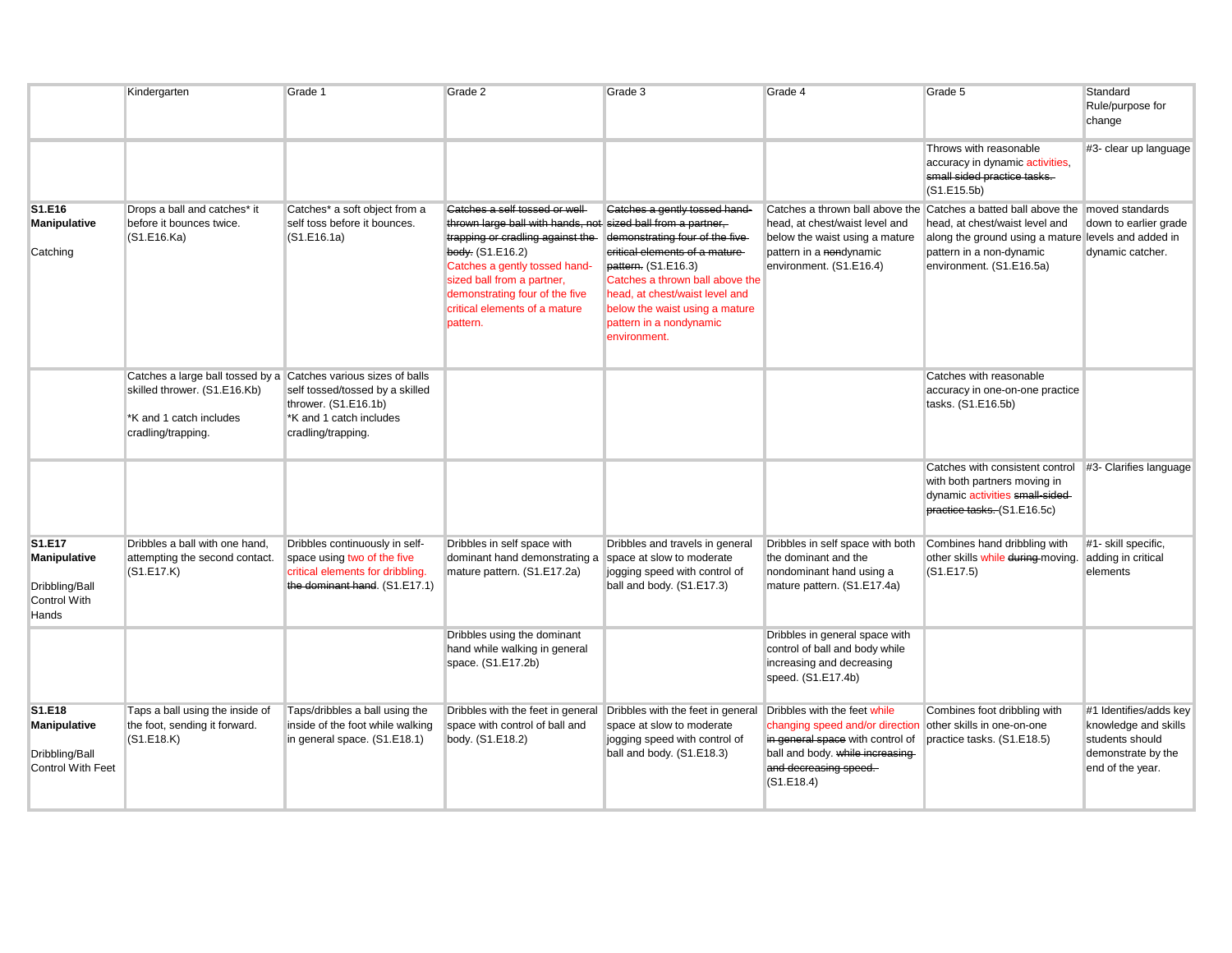|                                                                        | Kindergarten                                                                                                                                   | Grade 1                                                                                                                                        | Grade 2                                                                                                                                                                                 | Grade 3                                                                                                                                                                                                                                                                               | Grade 4                                                                                                                                                                                                                                                    | Grade 5                                                                                                                                                                                                           | Standard<br>Rule/purpose for<br>change                                                                      |
|------------------------------------------------------------------------|------------------------------------------------------------------------------------------------------------------------------------------------|------------------------------------------------------------------------------------------------------------------------------------------------|-----------------------------------------------------------------------------------------------------------------------------------------------------------------------------------------|---------------------------------------------------------------------------------------------------------------------------------------------------------------------------------------------------------------------------------------------------------------------------------------|------------------------------------------------------------------------------------------------------------------------------------------------------------------------------------------------------------------------------------------------------------|-------------------------------------------------------------------------------------------------------------------------------------------------------------------------------------------------------------------|-------------------------------------------------------------------------------------------------------------|
| S1.E19<br>Manipulative<br>Passing and<br><b>Receiving With</b><br>Feet | Developmentally appropriate/<br>emerging outcomes first appear<br>in Grade 3                                                                   | Developmentally appropriate/<br>emerging outcomes first appear<br>in Grade 3                                                                   | Developmentally appropriate/<br>emerging outcomes first appear<br>in Grade 3                                                                                                            | the inside of the foot to a<br>stationary partner, "giving" on<br>reception before returning the<br>pass. (S1.E19.3)                                                                                                                                                                  | Receives and passes a ball with Receives and passes a ball with Passes with the feet, using a<br>the outsides and insides of the<br>feet to a stationary partner,<br>"giving" on reception before<br>returning the pass. (S1.E19.4b)<br>4a *Turned into 4a | mature pattern, as both partners<br>travel. (S1.E19.5a)                                                                                                                                                           | #1 Identifies/adds key<br>knowledge and skills<br>students should<br>demonstrate by the<br>end of the year. |
|                                                                        |                                                                                                                                                |                                                                                                                                                |                                                                                                                                                                                         |                                                                                                                                                                                                                                                                                       | Receives and passes a ball with Receives a pass with the feet,<br>the insides of the feet to a<br>moving partner in a nondynamic partners travel. (S1.E19.5b)<br>environment. (S1.E19.4a)-4b<br>*turned into 4b                                            | using a mature pattern, as both                                                                                                                                                                                   |                                                                                                             |
| S1.E20<br>Manipulative<br>Dribbling In<br>Combination with             |                                                                                                                                                |                                                                                                                                                |                                                                                                                                                                                         |                                                                                                                                                                                                                                                                                       | Dribbles with hands or feet in<br>combination with other skills.<br>(e.g., passing, receiving,<br>shooting). $(S1.E20.4)$                                                                                                                                  | Dribbles with hands or feet with<br>mature patterns in a variety of<br>activities small sided game-<br>forms. (S1.E20.5)                                                                                          | #2 connects learning<br>to previous grades                                                                  |
| feet                                                                   | Developmentally appropriate/<br>emerging outcomes first appear<br>in Grade 4                                                                   | Developmentally appropriate/<br>emerging outcomes first appear<br>in Grade 4                                                                   | Developmentally appropriate/<br>emerging outcomes first appear<br>in Grade 4                                                                                                            | Developmentally appropriate/<br>emerging outcomes first appear<br>in Grade 4                                                                                                                                                                                                          |                                                                                                                                                                                                                                                            |                                                                                                                                                                                                                   |                                                                                                             |
| S1.E21<br>Manipulative<br>Kicking                                      | Kicks a stationary ball from a<br>stationary position,<br>demonstrating two of the five<br>elements of a mature kicking<br>pattern. (S1.E21.K) | Approaches a stationary ball<br>and kicks it forward,<br>demonstrating two of the five<br>critical elements of a mature<br>pattern. (S1.E21.1) | Uses a continuous running<br>approach and kicks a moving<br>ball, demonstrating three of the<br>five critical elements of a mature of a ball or object along the<br>pattern. (S1.E21.2) | Uses a continuous running<br>approach to control the flight<br>and intentionally performs a kick and/or in the air, and punts<br>ground-and/or a kick in the air,<br>demonstrating four of the five<br>critical elements of a mature<br>pattern for each. (S1.E21.3a)                 | Control the flight of a ball or<br>object Kicks along the ground<br>using mature patterns.<br>(S1.E21.4)                                                                                                                                                   | Demonstrates mature patterns<br>in kicking and punting in a<br>variety of activities.-small-sided-<br>practice task environments.<br>(S1.E21.5)                                                                   | #1- consistency with<br>language to cause for<br>more flexibility                                           |
|                                                                        |                                                                                                                                                |                                                                                                                                                |                                                                                                                                                                                         | Uses a continuous running<br>approach and kicks a stationary<br>ball for accuracy. (S1.E21.3b)                                                                                                                                                                                        |                                                                                                                                                                                                                                                            |                                                                                                                                                                                                                   |                                                                                                             |
| S1.E22<br>Manipulative<br>Volley<br>Underhand/Overhe<br>ad             | Volleys a lightweight object such Volleys an object with an open<br>as a balloon, sending it upward. palm, sending it upward.<br>(S1.E22.K)    | (S1.E22.1)                                                                                                                                     | Volleys an object upward with<br>consecutive hits. (S1.E22.2)                                                                                                                           | Volleys an object with an<br>underhand or sidearm striking<br>pattern, sending it forward over<br>a net, to the wall or over a line to of the five critical elements of a<br>a partner, while demonstrating<br>three of the five critical elements<br>of a mature pattern. (S1.E22.3) | mature pattern. (S1.E23.4)                                                                                                                                                                                                                                 | Strikes/volleys with a two-hand Strikes/volleys a ball using a two Strike<br>overhead pattern, sending a ball hand overhead pattern, sending<br>upward while demonstrating four it upward to a target. (S1.E23.5) |                                                                                                             |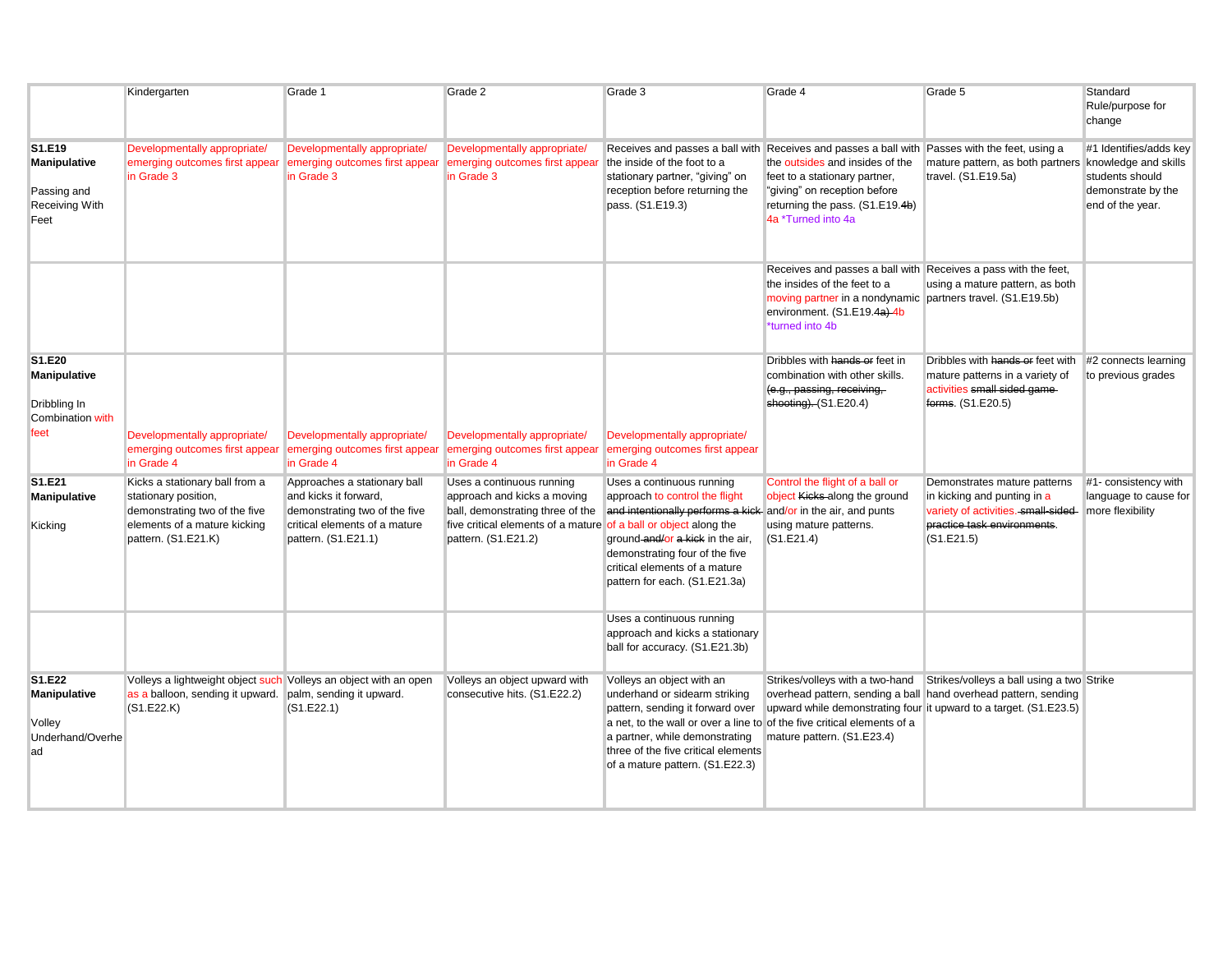|                                                                                                             | Kindergarten                                                                            | Grade 1                                                                                                                                                | Grade 2                                                                                                                                                           | Grade 3                                                                                                                                                                                                     | Grade 4                                                                                                                                                                                                                                         | Grade 5                                                                                                                                                                                             | Standard<br>Rule/purpose for<br>change             |
|-------------------------------------------------------------------------------------------------------------|-----------------------------------------------------------------------------------------|--------------------------------------------------------------------------------------------------------------------------------------------------------|-------------------------------------------------------------------------------------------------------------------------------------------------------------------|-------------------------------------------------------------------------------------------------------------------------------------------------------------------------------------------------------------|-------------------------------------------------------------------------------------------------------------------------------------------------------------------------------------------------------------------------------------------------|-----------------------------------------------------------------------------------------------------------------------------------------------------------------------------------------------------|----------------------------------------------------|
| S1.E23<br>Manipulative<br><b>Volley Overhead</b>                                                            |                                                                                         |                                                                                                                                                        |                                                                                                                                                                   |                                                                                                                                                                                                             |                                                                                                                                                                                                                                                 |                                                                                                                                                                                                     |                                                    |
| <b>SD: Deleted</b><br>Integrated into<br>S1.E22                                                             |                                                                                         |                                                                                                                                                        |                                                                                                                                                                   |                                                                                                                                                                                                             |                                                                                                                                                                                                                                                 |                                                                                                                                                                                                     |                                                    |
| S1.E24<br><b>Manipulative</b><br>Striking, Short<br>Implement                                               | Strikes a lightweight object with<br>a paddle or short-handled<br>implement. (S1.E24.K) | Strikes a ball with a short-<br>handled implement, sending it in a variety of directions with a<br>an intended a variety of<br>directions . (S1.E24.1) | Strikes an object in an intended Strikes an object with a short-<br>short-handled implement, using forward over a low net or to a<br>consecutive hits. (S1.E24.2) | handled implement, sending it<br>wall. (S1.E24.3a)                                                                                                                                                          | Strikes an object with a short-<br>handled implement while<br>demonstrating a mature pattern.<br>(S1.E24.4a)                                                                                                                                    | Strikes an object consecutively,<br>with a partner, using a short-<br>handled implement, over a net<br>or against a wall, in either a<br>competitive or cooperative game<br>environment. (S1.E24.5) | #3 Clarifies language                              |
|                                                                                                             |                                                                                         |                                                                                                                                                        |                                                                                                                                                                   | Strikes an object with a short-<br>handled implement while<br>demonstrating three of the five<br>critical elements of a mature<br>pattern. (S1.E24.3b)                                                      | Strikes an object with a short-<br>handled implement, alternating<br>hits with a partner over a low net<br>or against a wall. (S1.E24.4b)                                                                                                       |                                                                                                                                                                                                     |                                                    |
| S1.E25<br><b>Manipulative</b><br>Striking, Short<br>Implement                                               | Developmentally appropriate/<br>emerging outcomes first appear<br>in Grade 2            | Developmentally appropriate/<br>emerging outcomes first appear<br>in Grade 2                                                                           | Strikes an object off a tee or-<br>cone with an implement, using<br>correct grip and side<br>orientation/proper body<br>orientation. (S1.E25.2)                   | Strikes an object with a long-<br>handled implement, sending it<br>forward, while using proper grip<br>for the implement, such as, a<br>pool noodle, (e.g., hockey stick,<br>bat, or golf club). (S1.E25.3) | Strikes an object with a long-<br>handled implement such as, a<br>pool noodle, (e.g., hockey stick,<br>bat, or golf club) while<br>demonstrating three of the five<br>critical elements of a mature<br>pattern for the implement.<br>(S1.E25.4) | Strikes an underhand/overhand<br>tossed pitched ball with a bat<br>using a mature pattern.<br>(S1E25.5a)                                                                                            | #1- Add in type of<br>toss, #3- add in<br>examples |
|                                                                                                             |                                                                                         |                                                                                                                                                        |                                                                                                                                                                   |                                                                                                                                                                                                             |                                                                                                                                                                                                                                                 | Combines striking with a long<br>implement such as, a (e.g., bat<br>or hockey stick,)-with receiving<br>and traveling skills in a small-<br>sided game. (S1.E25.5b)                                 |                                                    |
| S1.E26<br>Manipulative<br>In Combination<br>With Locomotor<br>SD: Deleted<br>Due to redundancy<br>to S1.E16 |                                                                                         |                                                                                                                                                        |                                                                                                                                                                   |                                                                                                                                                                                                             |                                                                                                                                                                                                                                                 |                                                                                                                                                                                                     |                                                    |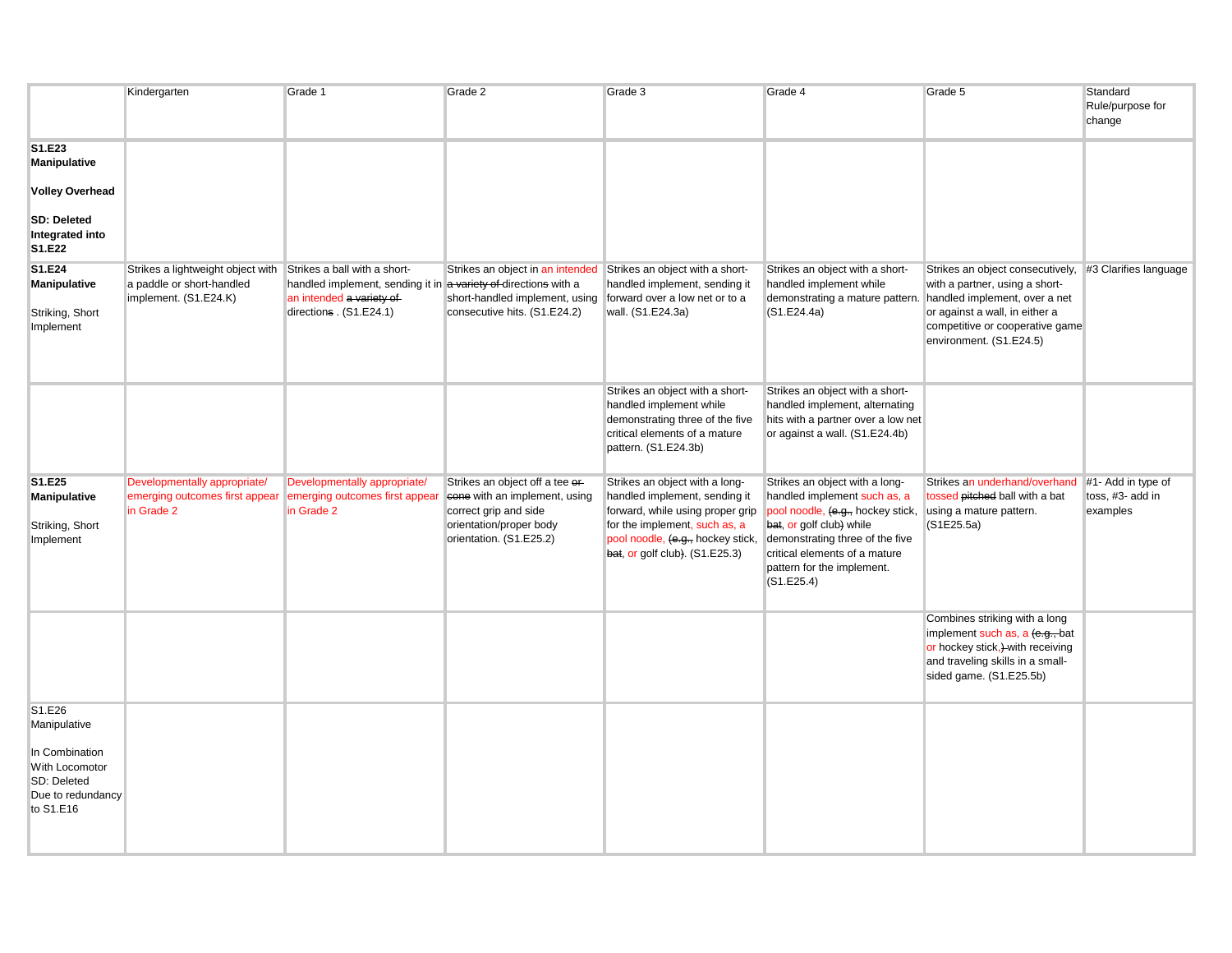|                                               | Kindergarten                                                                           | Grade 1                                                                                                                      | Grade 2                                                                                | Grade 3                                                                                                                                                                                                                             | Grade 4                                                                                 | Grade 5                                                                                                     | Standard<br>Rule/purpose for<br>change |
|-----------------------------------------------|----------------------------------------------------------------------------------------|------------------------------------------------------------------------------------------------------------------------------|----------------------------------------------------------------------------------------|-------------------------------------------------------------------------------------------------------------------------------------------------------------------------------------------------------------------------------------|-----------------------------------------------------------------------------------------|-------------------------------------------------------------------------------------------------------------|----------------------------------------|
| S1.E27<br><b>Manipulative</b><br>Jumping Rope | Executes a single jump with self Jumps forward or backward<br>turned rope. (S1.E27.Ka) | consecutively using a self-turned consecutively forward and<br>rope. (S1.E27.1a)                                             | Jumps a self-turned rope<br>backward Executes a single-<br>mature pattern. (S1.E27.2a) | Performs intermediate jump<br>rope skills for both long and<br>short ropes, such as, (e.g., a<br>jump with self turned rope with a variety of tricks, running in/out of<br>long rope.) for both long and<br>short ropes. (S1.E27.3) | Creates a jump rope sequence<br>routine-with either a short or<br>long rope. (S1.E27.4) | Creates a jump rope sequence<br>routine-with a partner, using<br>either a short or long rope.<br>(S1.E27.5) | #1- Grade 2                            |
|                                               | Jumps a long rope with teacher<br>assisted turning. (S1.E27.Kb)                        | Jumps a long rope up to five<br>times consecutively with teacher-consecutively with student<br>assisted turning. (S1.E27.1b) | Jumps a long rope five times<br>turners. (S1.E27.2b)                                   |                                                                                                                                                                                                                                     |                                                                                         |                                                                                                             | #3 sequence instead<br>of routine      |
|                                               |                                                                                        |                                                                                                                              |                                                                                        |                                                                                                                                                                                                                                     |                                                                                         |                                                                                                             |                                        |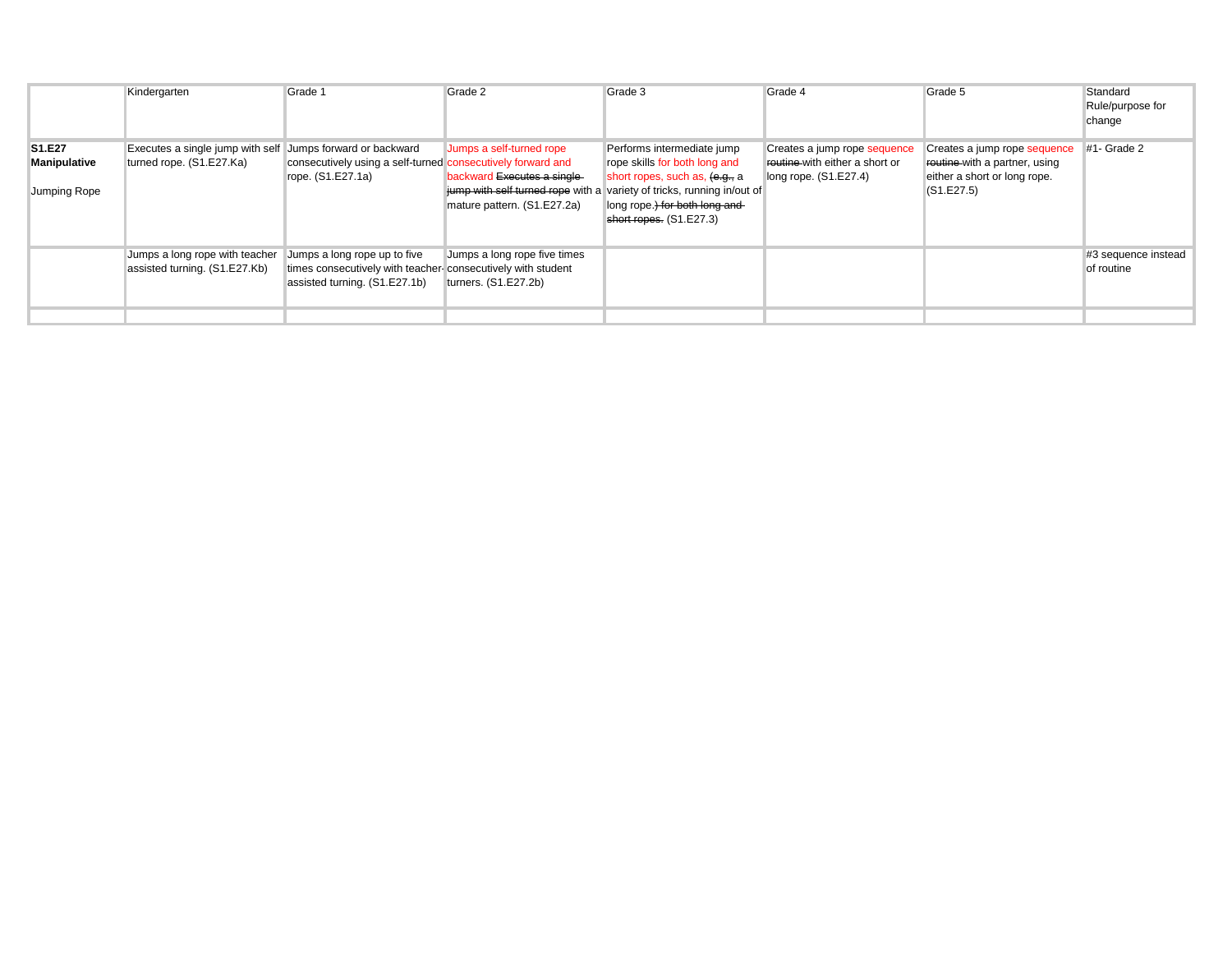|                                                                                                               | Kindergarten                                                                                                              | Grade 1                                                                                                                                                                       | Grade 2                                                                                             | Grade 3                                                                                                                            | Grade 4                                                                                                                                                                                                    | Grade 5                                                                                                                                                      | Standard<br>Rule/purpose for<br>change                               |
|---------------------------------------------------------------------------------------------------------------|---------------------------------------------------------------------------------------------------------------------------|-------------------------------------------------------------------------------------------------------------------------------------------------------------------------------|-----------------------------------------------------------------------------------------------------|------------------------------------------------------------------------------------------------------------------------------------|------------------------------------------------------------------------------------------------------------------------------------------------------------------------------------------------------------|--------------------------------------------------------------------------------------------------------------------------------------------------------------|----------------------------------------------------------------------|
|                                                                                                               |                                                                                                                           | Standard 2: The physically literate individual applies knowledge of concepts, principles, strategies and tactics to enhance movement and performance.                         |                                                                                                     |                                                                                                                                    |                                                                                                                                                                                                            |                                                                                                                                                              |                                                                      |
| S2.E1<br><b>Movement</b><br><b>Concepts/Motor</b><br>Planning<br>Space<br>Location<br>Direction<br>Extensions | Differentiates between<br>movement in personal and<br>general space/location,<br>direction, and extensions.<br>(S2.E1.Ka) | Moves in self space and general Combines locomotor skills in<br>space in response to instruction general space as instructed or<br>or designated rhythms/beats.<br>(S2.E1.1a) | to a rhythm/beat. (S2.E1.2a)                                                                        | spaces in a movement context.<br>(S2.E1.3a)                                                                                        | Recognizes the concept of open Applies skill concepts of open in Combines spatial concepts with<br>spaces to combination skills<br>involving traveling such as,<br>dribbling and traveling).<br>(S2.E1.4a) | locomotor and non-locomotor<br>movements for small groups, in<br>a variety of activities $(e.g.,$<br>gymnastics, dance and game-<br>environments). (S2.E1.5) | #1- addition of detail<br>in skills and<br>knowledge for<br>students |
|                                                                                                               | Moves in personal space to a<br>rhythm/beat. (S2.E1.Kb)                                                                   | Moves to a location or in a<br>direction in response to<br>instruction (S2.E1.1b)                                                                                             | Moves appropriately to a<br>location or in a direction in<br>response to instruction.<br>(S2.E1.2b) | Recognizes the concept of<br>closed spaces in a movement<br>context. (S2.E1.3b)                                                    | Applies the concept of closing<br>spaces in a variety of activities<br>such as inhibiting a student's<br>movement to the goal. small-<br>sided practice tasks. (S2.E1.4b)                                  |                                                                                                                                                              |                                                                      |
|                                                                                                               |                                                                                                                           |                                                                                                                                                                               |                                                                                                     |                                                                                                                                    | Dribbles in general space with<br>purposeful changes in direction<br>and speed. (S2.E1.4c)                                                                                                                 |                                                                                                                                                              |                                                                      |
| <b>S2.E2</b><br><b>Movement</b><br><b>Concepts/Motor</b><br>Planning<br>Pathways and<br>Levels                | Travels in three different<br>pathways. (S2.E2.K)                                                                         | Travels in different levels and er- Combines levels and pathways<br>pathways. (S2.E2.1a)                                                                                      | into simple travel rhythmic<br>activities. , dance and<br>gymnastics sequences.<br>(S2.E2.2)        | Utilizes levels and pathways<br>during locomotor skills specific<br>to a wide variety of dynamic<br>physical activities. (S2.E2.3) | Combines movement concepts<br>with skills in dynamic small-<br>sided practice physical activities. physical activities. (S2.E2.5)<br>(S2.E2.4)                                                             | Combines movement concepts #3- consistency in<br>with skills in a variety of dynamic language                                                                |                                                                      |
|                                                                                                               |                                                                                                                           | Travels demonstrating a variety-<br>of relationships with objects<br>such as, (e.g., over, under,<br>around, or through). (S2.E2.1b)                                          |                                                                                                     |                                                                                                                                    |                                                                                                                                                                                                            |                                                                                                                                                              |                                                                      |
| S2.E3<br><b>Effort Concepts</b><br>Time<br>Force<br>Flow                                                      | Travels in space with time,<br>force, and flow. (S2.E3.K)                                                                 | Differentiates between fast and<br>slow speeds. (S2.E3.1a)                                                                                                                    | Varies time and force with<br>gradual increases and<br>decreases. (S2.E3.2)                         | Combines movement concepts<br>with effort concepts. (S2.E3.3)                                                                      | Applies the movement concepts Applies movement and effort<br>with effort concepts and<br>locomotor or manipulative<br>concepts. (S2.E3.4a)                                                                 | concepts to improve strategy in<br>game-activities. situations.<br>(S2.E3.5a)                                                                                | #3 Clarifies language                                                |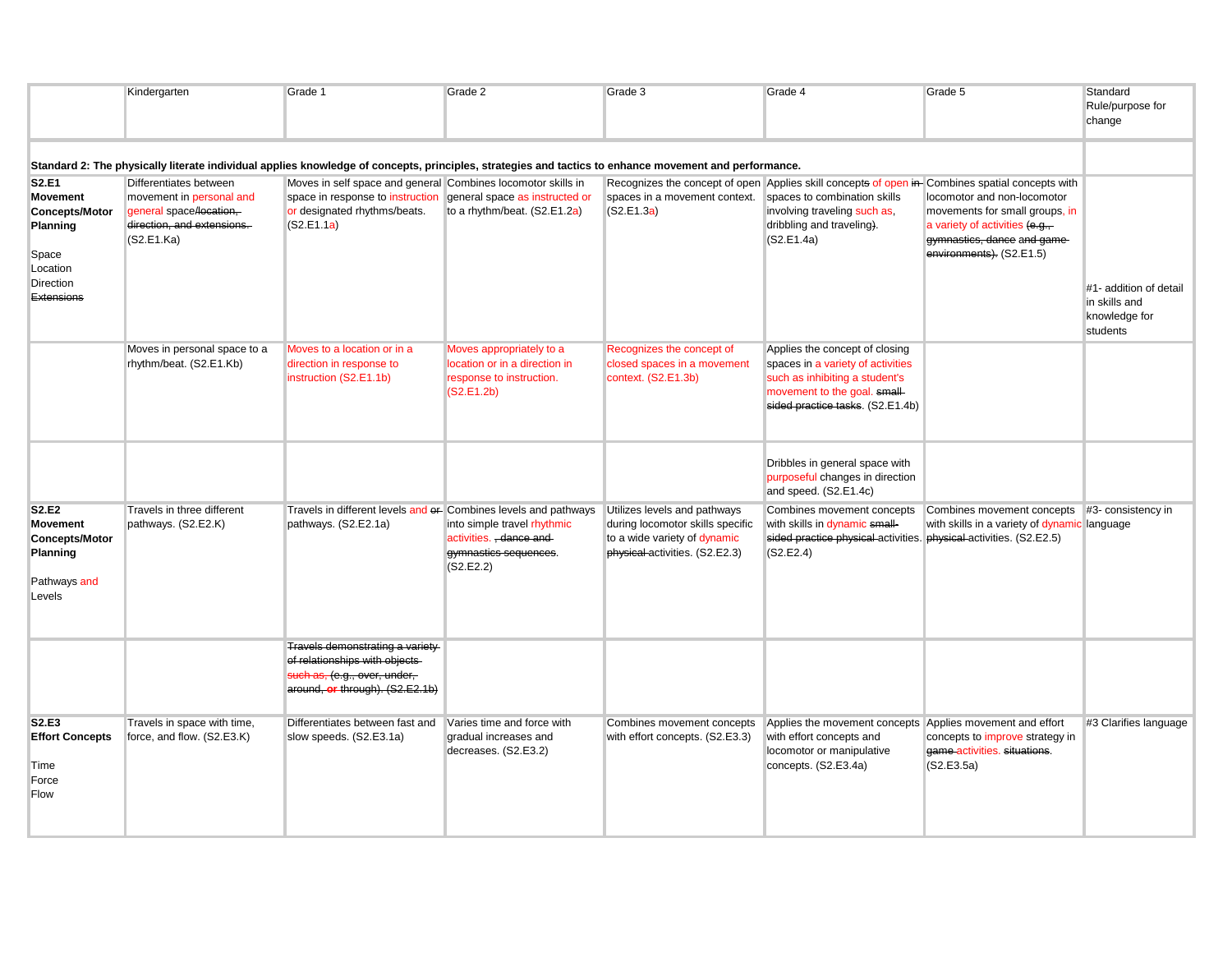|                                                                              | Kindergarten                                                                                                     | Grade 1                                                                                                                             | Grade 2                                                                                         | Grade 3                                                                                                     | Grade 4                                                                                                                                                                                                                                               | Grade 5                                                                                                                                                                                             | Standard<br>Rule/purpose for<br>change                    |
|------------------------------------------------------------------------------|------------------------------------------------------------------------------------------------------------------|-------------------------------------------------------------------------------------------------------------------------------------|-------------------------------------------------------------------------------------------------|-------------------------------------------------------------------------------------------------------------|-------------------------------------------------------------------------------------------------------------------------------------------------------------------------------------------------------------------------------------------------------|-----------------------------------------------------------------------------------------------------------------------------------------------------------------------------------------------------|-----------------------------------------------------------|
|                                                                              |                                                                                                                  | Differentiates between strong<br>and light force. (S2.E3.1b)                                                                        |                                                                                                 |                                                                                                             | Applies effort concepts when<br>striking an object with a short-<br>handled implement, sending it<br>toward a designated target.<br>(S2.E3.4b)                                                                                                        | Applies effort concepts to strike<br>an object with a long-handled<br>implement. (S2.E3.5b)                                                                                                         |                                                           |
|                                                                              |                                                                                                                  |                                                                                                                                     |                                                                                                 |                                                                                                             |                                                                                                                                                                                                                                                       | Analyzes movement situations<br>and applies effort concepts in<br>dynamic, small sided practice-<br>task/game environments and<br>rhythmic activity activities /dance<br>and gymnastics. (S2.E3.5c) |                                                           |
| "S2.E4<br><b>Alignment and</b><br><b>Muscular Tension</b><br>SD: Deleted     |                                                                                                                  |                                                                                                                                     |                                                                                                 |                                                                                                             |                                                                                                                                                                                                                                                       |                                                                                                                                                                                                     |                                                           |
| <b>S2.E4</b><br>Alignment and<br><b>Muscular Tension</b>                     |                                                                                                                  |                                                                                                                                     |                                                                                                 |                                                                                                             |                                                                                                                                                                                                                                                       |                                                                                                                                                                                                     |                                                           |
| <b>Renamed it:</b><br>Relationship<br>Concept "                              |                                                                                                                  |                                                                                                                                     |                                                                                                 |                                                                                                             |                                                                                                                                                                                                                                                       |                                                                                                                                                                                                     |                                                           |
| <b>S2.E4</b><br>Relationship<br><b>Concepts</b><br>Self<br>People<br>Objects | Demonstrates traveling in<br>proximity of to-self, to other<br>people, or and other objects<br>safely. (S2.E4.K) | Demonstrates relationship<br>concepts in movement patterns. small groups. (S2.E4.2)<br>(S2.E4.1)                                    |                                                                                                 | large groups. (S2.E4.3)                                                                                     | Utilizes relationship concepts in Utilizes relationship concepts in Applies simply strategies/tactics Applies relationship concepts to #3 Clarifies language<br>to relationship concepts in<br>dynamic small sided physical-<br>activities. (S2.E4.4) | strategies/tactics in dynamic<br>complex physical activities.<br>(S2.E4.5)                                                                                                                          |                                                           |
|                                                                              |                                                                                                                  | Travels demonstrating a variety<br>of relationships with objects<br>such as, (e.g., over, under,<br>around, or through). (S2.E2.1b) | <b>Responds to teacher directed</b><br>integration of relationships with<br>objects. (S2.E4.2b) | Integrates movement concepts<br>with relationship to objects into<br>simple travel activities<br>(S2.E4.3b) | Integrates movement concepts<br>with relationship to objects into<br>dynamic activities (S2.E4.4b)                                                                                                                                                    | Integrates movement concepts #1 adds key<br>with relationship to objects into a knowledge and skills<br>variety of dynamic activate<br>(S2.E4.5b)                                                   | students should<br>demonstrate by the<br>end of the year. |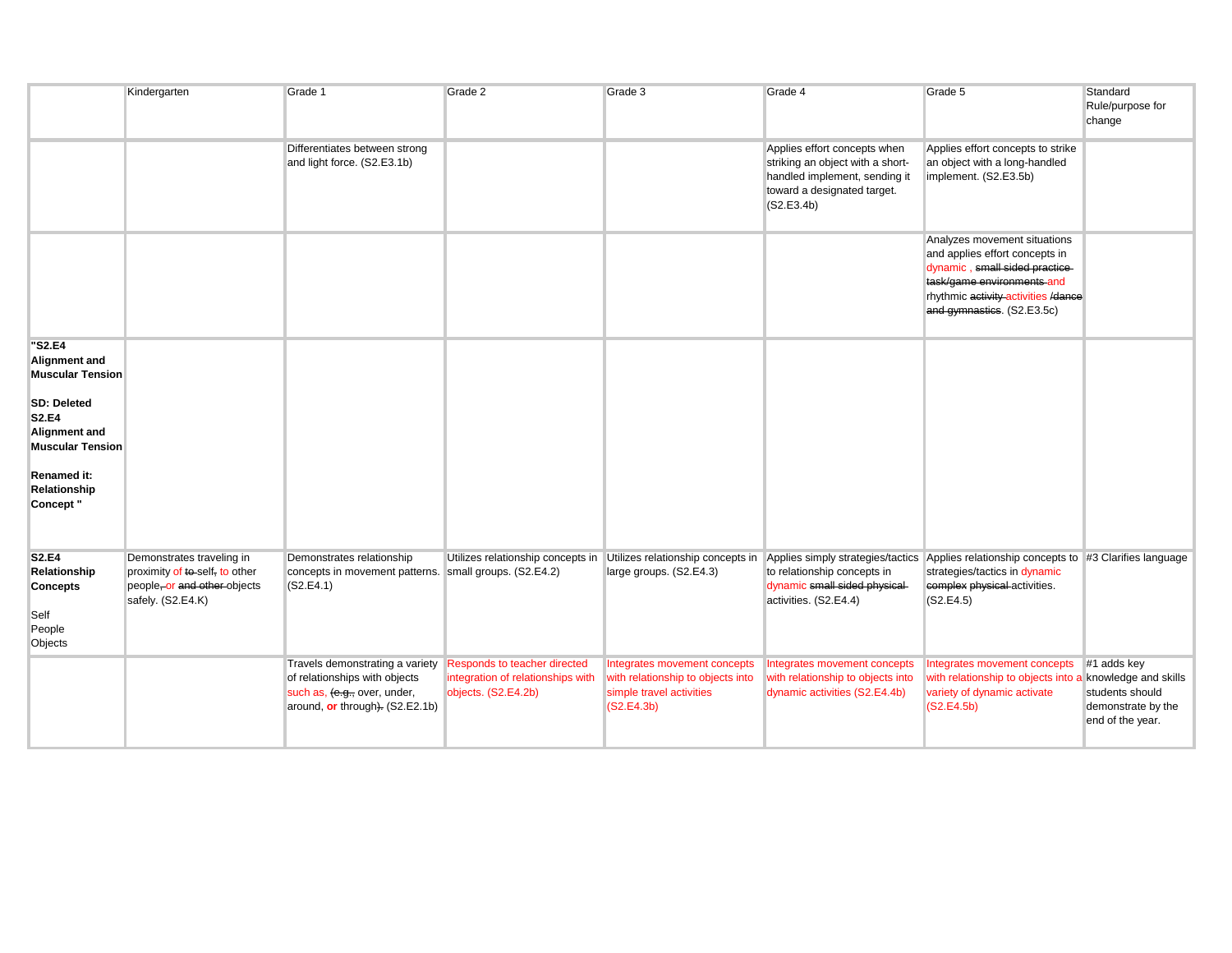|                                                                                                           | Kindergarten                                                                                                                     | Grade 1                                                                | Grade 2                                                                                  | Grade 3                                                                                                                 | Grade 4                                                                                      | Grade 5                                                                                                     | Standard<br>Rule/purpose for<br>change                                     |
|-----------------------------------------------------------------------------------------------------------|----------------------------------------------------------------------------------------------------------------------------------|------------------------------------------------------------------------|------------------------------------------------------------------------------------------|-------------------------------------------------------------------------------------------------------------------------|----------------------------------------------------------------------------------------------|-------------------------------------------------------------------------------------------------------------|----------------------------------------------------------------------------|
| <b>S2.E5</b><br><b>Movements</b><br><b>Concepts</b><br><b>Strategies and</b><br>Tactics                   |                                                                                                                                  |                                                                        |                                                                                          |                                                                                                                         |                                                                                              |                                                                                                             |                                                                            |
| SD:<br>Added and<br>imbedded S2.E5<br>into S2.E3                                                          |                                                                                                                                  |                                                                        |                                                                                          |                                                                                                                         |                                                                                              |                                                                                                             |                                                                            |
| <b>S2.E6</b><br>$FITT$ Formula =<br>Frequency,<br>Intensity, Time,<br>Type)                               | Recognizes technology* or other Identifies technology or other<br>Fitness Principles resources that affect fitness.<br>(S2.E6.K) | resource components that<br>increase or decrease fitness.<br>(S2.E6.1) | Utilizes technology or other<br>resources to enhance<br>experiences in fitness (S2.E6.2) | Acknowledges technology or<br>other resources that can be<br>utilized to gather information<br>about fitness. (S2.E6.3) | Uses technology or other<br>resources to recognize different<br>levels of fitness. (S2.E6.4) | Applies technology or other<br>resources which can be used to<br>determine the FITT principle.<br>(S2.E6.5) | #3- clarified language                                                     |
| <b>S2.E7</b><br>Overarching<br><b>Principles Skill-</b><br>related Health-<br>related Fitness-<br>related | Introduced to some of the<br>principles of fitness. (S2.E7.K)                                                                    | Experiences each principle of<br>fitness. (S2.E7.1)                    | Recognizes each of the fitness<br>types with teacher -prompting<br>(S2.E7.2)             | Identifies each of the fitness<br>types with teacher -prompting<br>(S2.E7.3)                                            | Self-identifies each type of<br>fitness. (S2.E7.4)                                           | Applies type of fitness for a<br>chosen outcome. (S2.E7.5)                                                  | #1 and #2 New Skills<br>added to align to<br>middle school<br>expectations |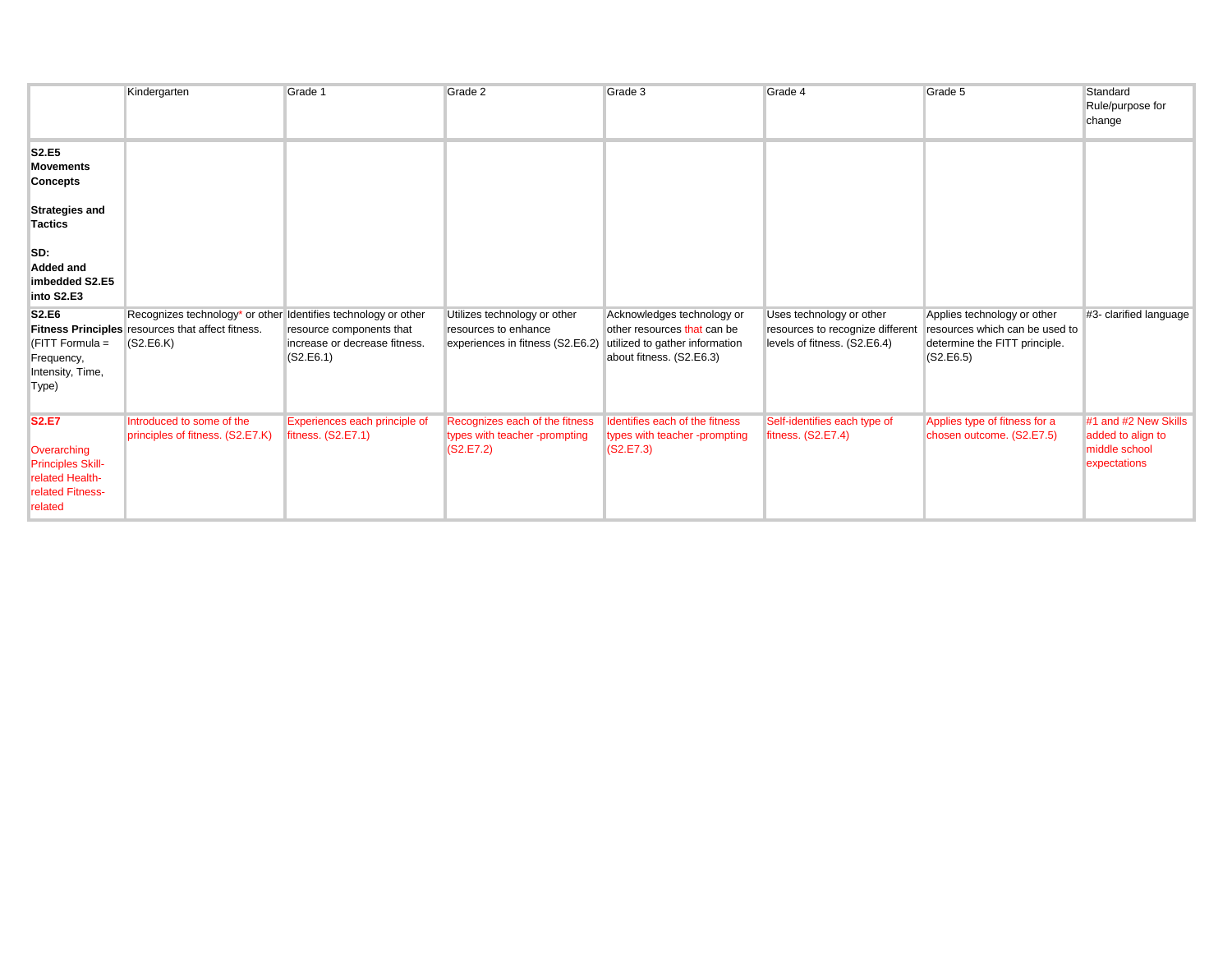|                                                        | Kindergarten                                                                                                                         | Grade 1                                                                                                       | Grade 2                                                                                                                                                                                                                                                          | Grade 3                                                                                                                                                                         | Grade 4                                                                                                                                                                                 | Grade 5                                                                                                                                                        | Standard<br>Rule/purpose for<br>change |
|--------------------------------------------------------|--------------------------------------------------------------------------------------------------------------------------------------|---------------------------------------------------------------------------------------------------------------|------------------------------------------------------------------------------------------------------------------------------------------------------------------------------------------------------------------------------------------------------------------|---------------------------------------------------------------------------------------------------------------------------------------------------------------------------------|-----------------------------------------------------------------------------------------------------------------------------------------------------------------------------------------|----------------------------------------------------------------------------------------------------------------------------------------------------------------|----------------------------------------|
|                                                        |                                                                                                                                      |                                                                                                               |                                                                                                                                                                                                                                                                  | Standard 3: The physically literate individual demonstrates the knowledge and skills to achieve and maintain a health-enhancing level of physical activity and fitness.         |                                                                                                                                                                                         |                                                                                                                                                                |                                        |
| S3.E1<br><b>Physical Activity</b><br>Knowledge         | Identifies active play<br>opportunities outside physical<br>education class. (S3.E1.K)                                               | Discusses the benefits of being<br>active and exercising and/or<br>playing. (S3.E1.1)                         | Describes large motor and/or<br>manipulative physical activities<br>for participation outside physical healthier. (S3.E1.3)<br>education class such as, (e.g.,<br>before and after school, at<br>home, at the park, with friends,<br>with the family). (S3.E1.2) | Identifies physical activity<br>benefits as a way to become                                                                                                                     | Analyzes opportunities for<br>participating in physical activity<br>outside physical education<br>class. (S3.E1.4)                                                                      | <b>Track-Charts and analyzes</b><br>physical activity outside physical from chart to track<br>education class for fitness<br>benefits of activities. (S3.E1.5) | #3- clarify language                   |
| S3.E2<br><b>Engages In</b><br><b>Physical Activity</b> | Participates in physical<br>education class in response to<br>instruction and practice.<br>(S3.E2.K)                                 | Actively participates in physical<br>education class in response to<br>instruction and practice.<br>(S3.E2.1) | Actively engages in physical<br>education class in response to<br>instruction and practice.<br>(S3.E2.2)                                                                                                                                                         | Actively-e-Engages in the<br>activities of physical education<br>class with teacher guidance.<br>(S3.E2.3)                                                                      | Actively engages in the activities Actively engages in all the<br>of physical education class, both activities of physical education.<br>teacher-directed and<br>independent. (S3.E2.4) | (S3.E2.5)                                                                                                                                                      | #3 Clarifies language                  |
| S3.E3<br><b>Fitness</b><br>Knowledge                   | Recognizes that when you move Identifies the heart as a muscle<br>fast, your heart beats faster and<br>you breathe faster. (S3.E3.K) | that grows stronger with<br>exercise/play and physical<br>activity. (Se.E3.1)                                 | developing strength, such as,<br>(e.g., holds body in plank<br>position, and animal walks.) for<br>developing strength. (S3.E3.2a)                                                                                                                               | Uses own body as resistance for Describes the concept of fitness Identifies the components of<br>and provides examples of<br>physical activity to enhance<br>fitness. (S3.E3.3) | health-related fitness. (S3.E3.4)                                                                                                                                                       | Differentiates between skill<br>related and health related<br>fitness. (S3.E3.5)                                                                               | #3 Clarifies language                  |
|                                                        |                                                                                                                                      |                                                                                                               | Identifies physical activities that<br>contribute to fitness. (S3.E3.2b)                                                                                                                                                                                         |                                                                                                                                                                                 |                                                                                                                                                                                         |                                                                                                                                                                |                                        |
| S3.E4<br><b>Fitness</b><br>Knowledge                   | Developmentally appropriate/<br>emerging outcomes first appear<br>in Grade 3                                                         | Developmentally appropriate/<br>emerging outcomes first appear<br>in Grade 3                                  | Developmentally appropriate/<br>emerging outcomes first appear<br>in Grade 3                                                                                                                                                                                     | Recognizes the benefits and<br>performs importance of warm-up cooldown relative to the<br>and cooldown relative to<br>vigorous physical activity.<br>(S3.E4.3)                  | Demonstrates warm-up and<br>cardiorespiratory fitness<br>assessment. (S3.E4.4)                                                                                                          | Identifies the need for warm-up #3 Clarifies language<br>and cool-down relative to<br>various physical activities.<br>(S3.E4.5)                                |                                        |
| S3.E5<br><b>Assessment and</b><br>Program<br>Planning  | Developmentally appropriate/<br>emerging outcomes first appear<br>in Grade 3                                                         | Developmentally appropriate/<br>emerging outcomes first appea<br>in Grade 3                                   | Developmentally appropriate/<br>emerging outcomes first appear<br>in Grade 3                                                                                                                                                                                     | Demonstrates, with teacher<br>direction, the health, skill and<br>FITT related fitness principles<br>components. (S3.E5.3)                                                      | Completes pre and post fitness<br>assessments (pre-and post-).<br>(S3.E5.4a)                                                                                                            | Analyzes results of pre and post<br>fitness assessments (pre-and-<br>post-), comparing results to<br>fitness components for good<br>health. (S3.E5.5a)         | #3- Added clarity to<br>outcome        |
|                                                        |                                                                                                                                      |                                                                                                               |                                                                                                                                                                                                                                                                  |                                                                                                                                                                                 | Identifies areas of needed<br>remediation from personal test<br>and, with teacher assistance,<br>identifies strategies for progress<br>in those areas. (S3.E5.4b)                       | Designs a fitness plan, with<br>teacher assistance, to address<br>ways to use physical activity to<br>enhance fitness. (S3.E5.5b)                              |                                        |
| S3.E6<br><b>Nutrition</b>                              | Recognizes that food provides<br>energy for physical activity.<br>(S3.E6.K)                                                          | Differentiates between healthy<br>and unhealthy foods. (S3.E6.1)                                              | Recognizes the "good health<br>balance" of good nutrition with<br>physical activity. (S3.E6.2)                                                                                                                                                                   | Identifies foods that are<br>beneficial for pre-and post-<br>physical activity. (S3.E6.3)                                                                                       | Discusses the importance of<br>hydration and hydration choices<br>relative to physical activities.<br>(S3.E6.4)                                                                         | Analyzes the impact of food<br>choices relative to physical<br>activity, youth sports and<br>personal health. (S3.E6.5)                                        | #3 Clarifies language                  |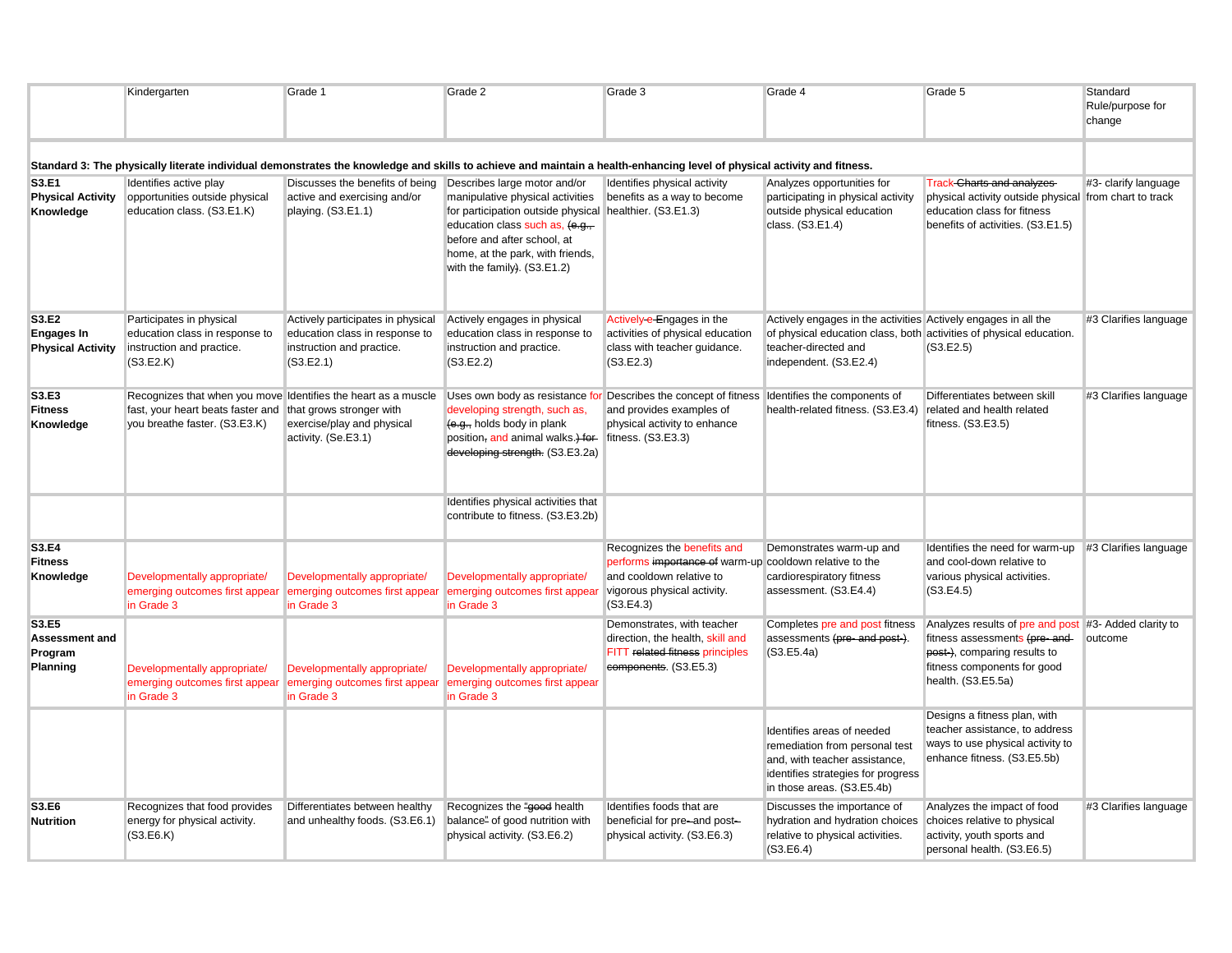|               | Kindergarten                                              | Grade 1                                                                                      | Grade 2                      | Grade 3                                                                                            | Grade 4                 | Grade 5                        | Standard         |
|---------------|-----------------------------------------------------------|----------------------------------------------------------------------------------------------|------------------------------|----------------------------------------------------------------------------------------------------|-------------------------|--------------------------------|------------------|
|               |                                                           |                                                                                              |                              |                                                                                                    |                         |                                | Rule/purpose for |
|               |                                                           |                                                                                              |                              |                                                                                                    |                         |                                | change           |
|               |                                                           |                                                                                              |                              |                                                                                                    |                         |                                |                  |
| S3.E7         |                                                           |                                                                                              |                              | Identify what stress is. (S3.E7.3) Discuss what types of situations Analyze the impact that stress |                         |                                | #2- Alignment of |
| <b>Stress</b> |                                                           |                                                                                              |                              |                                                                                                    | cause stress. (S3.E7.4) | has on the brain and the body. | standards        |
| Management    |                                                           |                                                                                              |                              |                                                                                                    |                         | (S3.E7.5)                      |                  |
|               | Developmentally appropriate/ Developmentally appropriate/ |                                                                                              | Developmentally appropriate/ |                                                                                                    |                         |                                |                  |
|               |                                                           | emerging outcomes first appear emerging outcomes first appear emerging outcomes first appear |                              |                                                                                                    |                         |                                |                  |
|               | in Grade 3                                                | in Grade 3                                                                                   | In Grade 3                   |                                                                                                    |                         |                                |                  |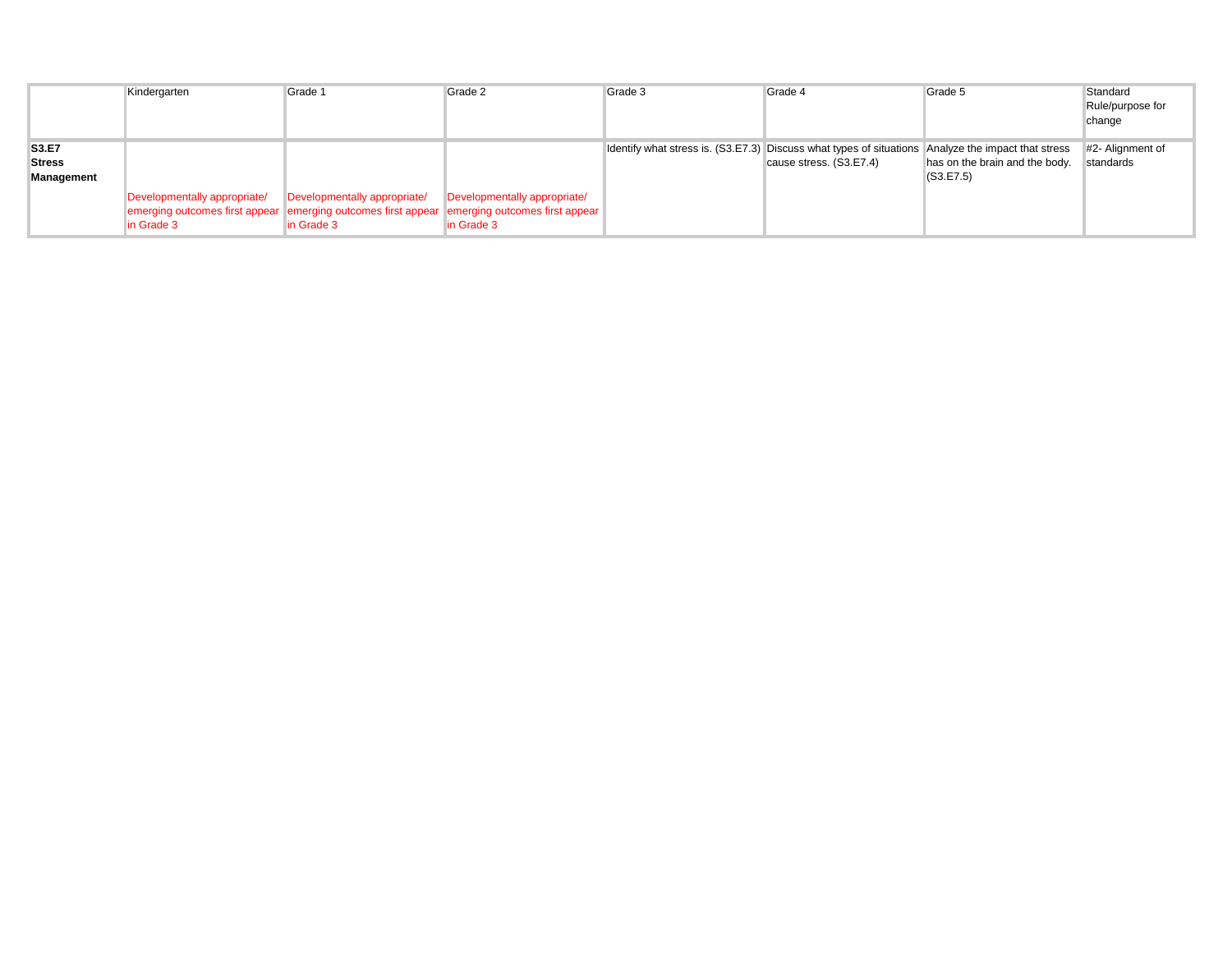|                                                                                                                                                                                         | Kindergarten                                                                                                                                     | Grade 1                                                                                                                        | Grade 2                                                                                                                        | Grade 3                                                                                                                                                        | Grade 4                                                                                                                                 | Grade 5                                                                                                                                                                                                 | Standard<br>Rule/purpose for<br>change |  |
|-----------------------------------------------------------------------------------------------------------------------------------------------------------------------------------------|--------------------------------------------------------------------------------------------------------------------------------------------------|--------------------------------------------------------------------------------------------------------------------------------|--------------------------------------------------------------------------------------------------------------------------------|----------------------------------------------------------------------------------------------------------------------------------------------------------------|-----------------------------------------------------------------------------------------------------------------------------------------|---------------------------------------------------------------------------------------------------------------------------------------------------------------------------------------------------------|----------------------------------------|--|
| Standard 4: The physically literate individual exhibits responsible personal, and social, and emotional behavior that respects self, others, and environment.                           |                                                                                                                                                  |                                                                                                                                |                                                                                                                                |                                                                                                                                                                |                                                                                                                                         |                                                                                                                                                                                                         |                                        |  |
| <b>S4.E1</b><br>Personal<br><b>Responsibility</b>                                                                                                                                       | Follows directions in group<br>settings such as, (e.g., safe<br>behaviors, following rules, taking appropriately. (S4.E1.1)<br>turns). (S4.E1.K) | Accepts personal responsibility<br>by using equipment and space                                                                | Practices skills with minimal<br>teacher prompting. (S4.E1.2)                                                                  | Exhibits personal responsibility<br>in teacher-directed activities.<br>(S4.E1.3)                                                                               | Exhibits responsible behavior in<br>independent group situations.<br>(S4.E1.4)                                                          | Engages in physical activity with #3- clarifying<br>responsible interpersonal<br>behavior such as, (e.g., peer to<br>peer, student to teacher, student<br>to referee). (S4.E1.5)                        | language                               |  |
| <b>S4.E2</b><br>Personal<br><b>Responsibility:</b><br><b>Exhibits respect</b><br>for self with<br>developmentally<br>appropriate<br>behavior while<br>engaging in<br>physical activity. | Acknowledges responsibility for<br>behavior when prompted.<br>(S4.E2.Ka)                                                                         | Accepts responsibility for class<br>protocols with behavior and<br>performance actions. (S4.E2.1a) (S4.E2.2a)                  | Participates independently for<br>extended periods of time.                                                                    | Reflects on personal social and<br>emotional behavior in physical<br>activity. (S4.E2.3a)                                                                      | Resolves conflicts in a socially<br>acceptable manner. (S4.E2.4a)                                                                       | Participates with responsible<br>personal behavior in a variety of align with standard<br>physical activity contexts,<br>environments and facilities.<br>(S4.E2.5a)                                     | #3- add emotional to                   |  |
|                                                                                                                                                                                         | Exhibits respect for self with-<br>developmentally appropriate<br>behavior while engaging in-<br>physical activity. (S4.E2.Kb)                   | Exhibits respect for self with-<br>developmentally appropriate<br>behavior while engaging in-<br>physical activity. (S4.E2.1b) | Exhibits respect for self with-<br>developmentally appropriate<br>behavior while engaging in-<br>physical activity. (S4.E2.2b) | Exhibits respect for self with-<br>developmentally appropriate<br>behavior while engaging in-<br>physical activity. (S4.E2.3b)                                 | Exhibits respect for self with-<br>developmentally appropriate<br>behavior while engaging in-<br>physical activity. (S4.E2.4b)          | Exhibits respect for self with-<br>developmentally appropriate-<br>behavior while engaging in-<br>physical activity. (S4.E2.5b)                                                                         |                                        |  |
| <b>S4.E3</b><br>Accepting<br>Feedback                                                                                                                                                   | Listens respectfully to general<br>feedback from the teacher.<br>(S4.E3.K)                                                                       | Responds appropriately to<br>general feedback from the<br>teacher. (S4.E3.1)                                                   | Accepts specific corrective<br>feedback from the teacher.<br>(S4.E3.2)                                                         | Accepts and implements<br>specific corrective teacher<br>feedback. (S4.E3.3)                                                                                   | Listens respectfully to corrective<br>feedback from others (e.g.,<br>peers, adults). (S4.E3.4)                                          | Gives and receives corrective<br>feedback respectfully to and<br>from peers. (S4.E3.5)                                                                                                                  | #1 add skill of<br>receiving feedback  |  |
| S3.E4<br><b>Fitness</b><br>Knowledge                                                                                                                                                    | Developmentally appropriate/<br>emerging outcomes first appear<br>in Grade 3                                                                     | Developmentally appropriate/<br>emerging outcomes first appear<br>in Grade 3                                                   | Developmentally appropriate/<br>emerging outcomes first appear<br>in Grade 3                                                   | Recognizes the benefits and<br>performs importance of warm-up cooldown relative to the<br>and cooldown relative to<br>vigorous physical activity.<br>(S3.E4.3) | Demonstrates warm-up and<br>cardiorespiratory fitness<br>assessment. (S3.E4.4)                                                          | Identifies the need for warm-up<br>and cool-down relative to<br>various physical activities.<br>(S3.E4.5)                                                                                               |                                        |  |
| <b>S4.E4</b><br><b>Working With</b><br>Others:<br><b>Recognizes and</b><br>understands<br>individual<br>uniqueness and<br>diversity.                                                    | Shares equipment and space<br>with others. (S4.E4.Ka)                                                                                            | in partner environments.<br>(S4.E4.1a)                                                                                         | in a variety of class<br>environments (e.g., small and<br>large groups). (S4.E4.2a)                                            | Works independently with others Works independently with others Works cooperatively with others. Praises and accepts the<br>(S4.E4.3a)                         | movement performance of<br>others in all skill levels into<br>physical activities. others both-<br>more and less-skilled.<br>(S4.E4.4a) | Accepts, recognizes and actively #1- added skills and<br>involves others with both higher combined outcomes<br>and lower skill abilities into<br>physical activities and group-<br>projects. (S4.E4.5a) |                                        |  |
|                                                                                                                                                                                         | Recognizes and understands<br>individual uniqueness and<br>diversity. (S4.E4.Kb)                                                                 | Recognizes and understands<br>individual uniqueness and<br>diversity. (S4.E4.1b)                                               | Recognizes and understands<br>individual uniqueness and<br>diversity. (S4.E4.2b)                                               | Praises others for their success<br>in movement performance.<br>(S4.E4.3b)                                                                                     | Accepts peers "players" of all<br>skill levels into the physical-<br>activity. (S4.E4.4b)                                               | Recognizes and understands-<br>individual uniqueness and<br>diversity. (S4.E4.5b)                                                                                                                       |                                        |  |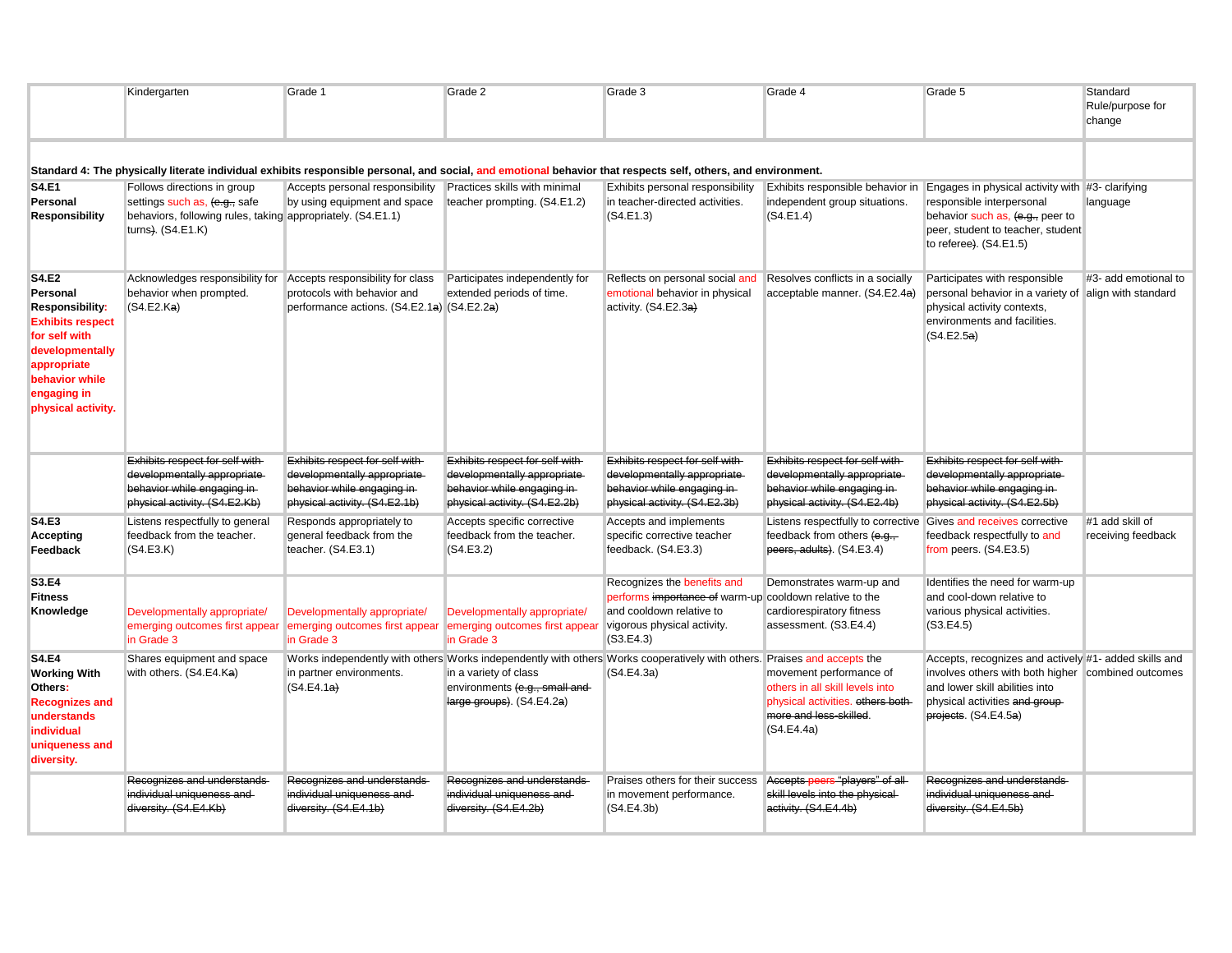|                                                                                                                                      | Kindergarten                                                                                                             | Grade 1                                                                                                                          | Grade 2                                                                                                                                                                                 | Grade 3                                                                                                        | Grade 4                                                                                                                                                            | Grade 5                                                                                                                                                                                                 | Standard<br>Rule/purpose for<br>change                                                           |
|--------------------------------------------------------------------------------------------------------------------------------------|--------------------------------------------------------------------------------------------------------------------------|----------------------------------------------------------------------------------------------------------------------------------|-----------------------------------------------------------------------------------------------------------------------------------------------------------------------------------------|----------------------------------------------------------------------------------------------------------------|--------------------------------------------------------------------------------------------------------------------------------------------------------------------|---------------------------------------------------------------------------------------------------------------------------------------------------------------------------------------------------------|--------------------------------------------------------------------------------------------------|
|                                                                                                                                      |                                                                                                                          |                                                                                                                                  |                                                                                                                                                                                         | Recognizes and understands<br>individual uniqueness and<br>diversity. (S4.E4.3c)                               | Recognizes and understands<br>individual uniqueness and<br>diversity. (S4.E4.4c)                                                                                   |                                                                                                                                                                                                         |                                                                                                  |
| <b>S4.E4</b><br><b>Working With</b><br>Others:<br><b>Recognizes and</b><br>understands<br>individual<br>uniqueness and<br>diversity. | Shares equipment and space<br>with others. (S4.E4.Ka)                                                                    | in partner environments.<br>(S4.E4.1a)                                                                                           | Works independently with others Works independently with others Works cooperatively with others.<br>in a variety of class<br>environments (e.g., small and<br>large groups). (S4.E4.2a) | (S4.E4.3a)                                                                                                     | Praises and accepts the<br>movement performance of<br>others in all skill levels into<br>physical activities. others both-<br>more and less-skilled.<br>(S4.E4.4a) | Accepts, recognizes and actively #1- added skills and<br>involves others with both higher combined outcomes<br>and lower skill abilities into<br>physical activities and group-<br>projects. (S4.E4.5a) |                                                                                                  |
|                                                                                                                                      | Recognizes and understands<br>individual uniqueness and<br>diversity. (S4.E4.Kb)                                         | Recognizes and understands<br>individual uniqueness and<br>diversity. (S4.E4.1b)                                                 | Recognizes and understands<br>individual uniqueness and<br>diversity. (S4.E4.2b)                                                                                                        | Praises others for their success<br>in movement performance.<br>(S4.E4.3b)                                     | Accepts peers "players" of all<br>skill levels into the physical-<br>activity. (S4.E4.4b)                                                                          | Recognizes and understands<br>individual uniqueness and<br>diversity. (S4.E4.5b)                                                                                                                        |                                                                                                  |
| <b>S4.E6</b><br><b>Safety</b>                                                                                                        | Follows teacher directions for<br>safe participation and proper<br>use of equipment with teacher<br>reminders. (S4.E6.K) | Follows teacher directions for<br>safe participation and proper<br>use of equipment with minimal<br>teacher reminders. (S4.E6.1) | Works independently and safely Works independently and safely<br>with equipment with teacher<br>reminders. (S4.E6.2)                                                                    | with peers and with equipment<br>in physical activity settings with<br>minimal teacher reminders.<br>(S4.E6.3) | Works safely with peers and<br>equipment in physical activity<br>settings. (S4.E6.4)                                                                               | Applies safety principles with<br>age appropriate physical<br>activities. (S4.E6.5)                                                                                                                     | #1 adds key<br>knowledge and skills<br>students should<br>demonstrate by the<br>end of the year. |